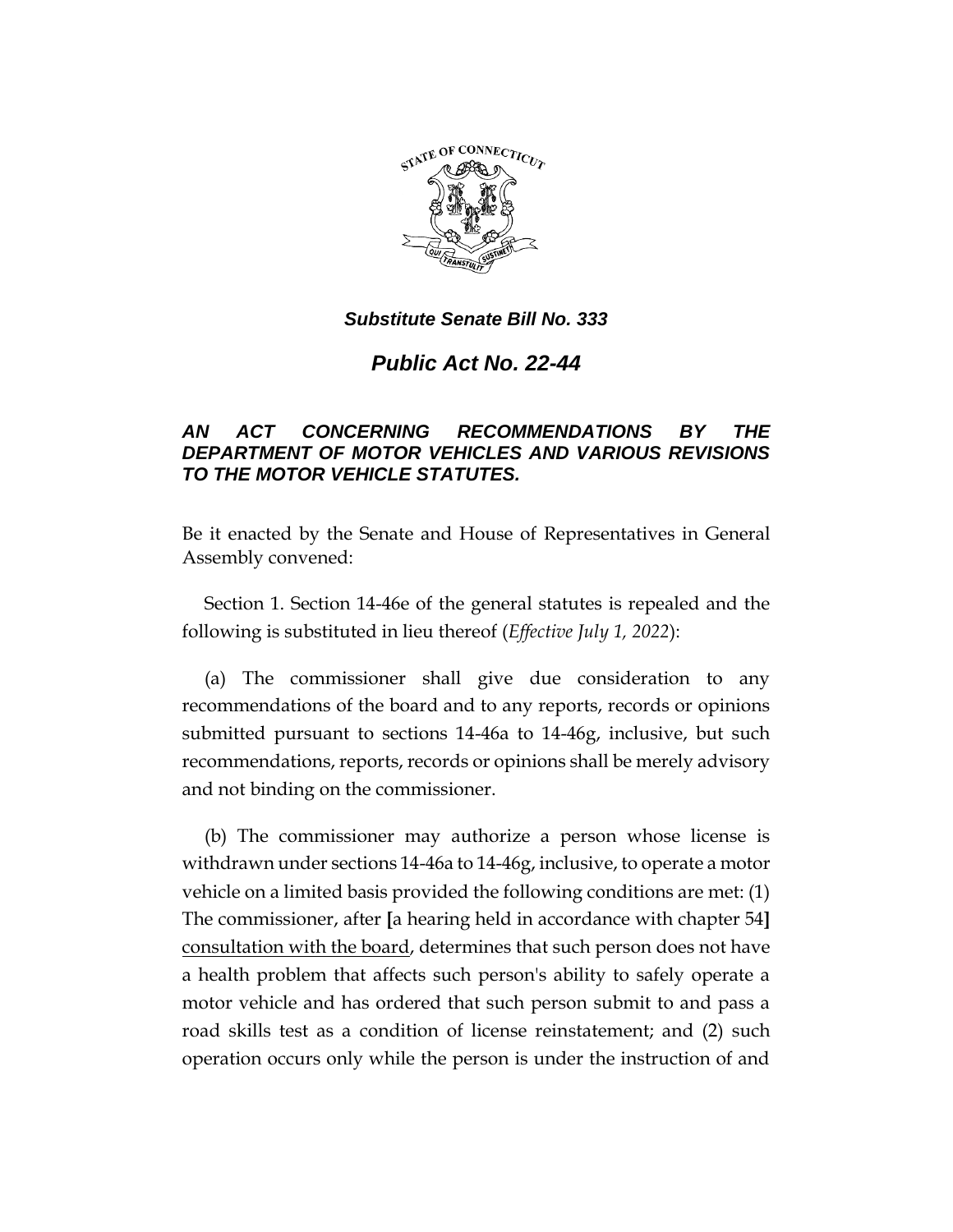accompanied by a driving instructor licensed under section 14-73, as amended by this act, or is in a vehicle with a motor vehicle testing agent who is administering a road skills test.

(c) Any person who is the subject of any inquiry under sections 14- 46a to 14-46g, inclusive, who refuses to submit to a physical examination or provide other information requested by the commissioner or board shall be considered unfit to operate a motor vehicle until **[**he or she**]** such person complies with such request.

Sec. 2. Subsection (b) of section 14-52 of the 2022 supplement to the general statutes is repealed and the following is substituted in lieu thereof (*Effective July 1, 2022*):

(b) (1) Except as provided in subsection (c) of this section, each applicant for a repairer's **[**or a limited repairer's**]** license shall furnish a surety bond in the amount of **[**five**]** twenty-five thousand dollars.

(2) Except as provided in subsection (c) of this section, each applicant for a limited repairer's license shall furnish a surety bond in the amount of ten thousand dollars.

**[**(2)**]** (3) Except as provided in subsection (c) of this section, each applicant for a new car dealer's or a used car dealer's license shall furnish a surety bond in the amount of **[**fifty**]** sixty thousand dollars.

**[**(3)**]** (4) Each applicant for a leasing or rental license issued pursuant to section 14-15, who is engaged in the leasing or renting of motor vehicles for periods of thirty days or more, shall furnish a surety bond in the amount of **[**ten**]** fifteen thousand dollars.

**[**(4)**]** (5) Each such bond required under subdivisions (1) to **[**(3)**]** (4), inclusive, of this subsection shall be conditioned upon the applicant or licensee complying with the provisions of any state or federal law or regulation relating to the conduct of such business and provided as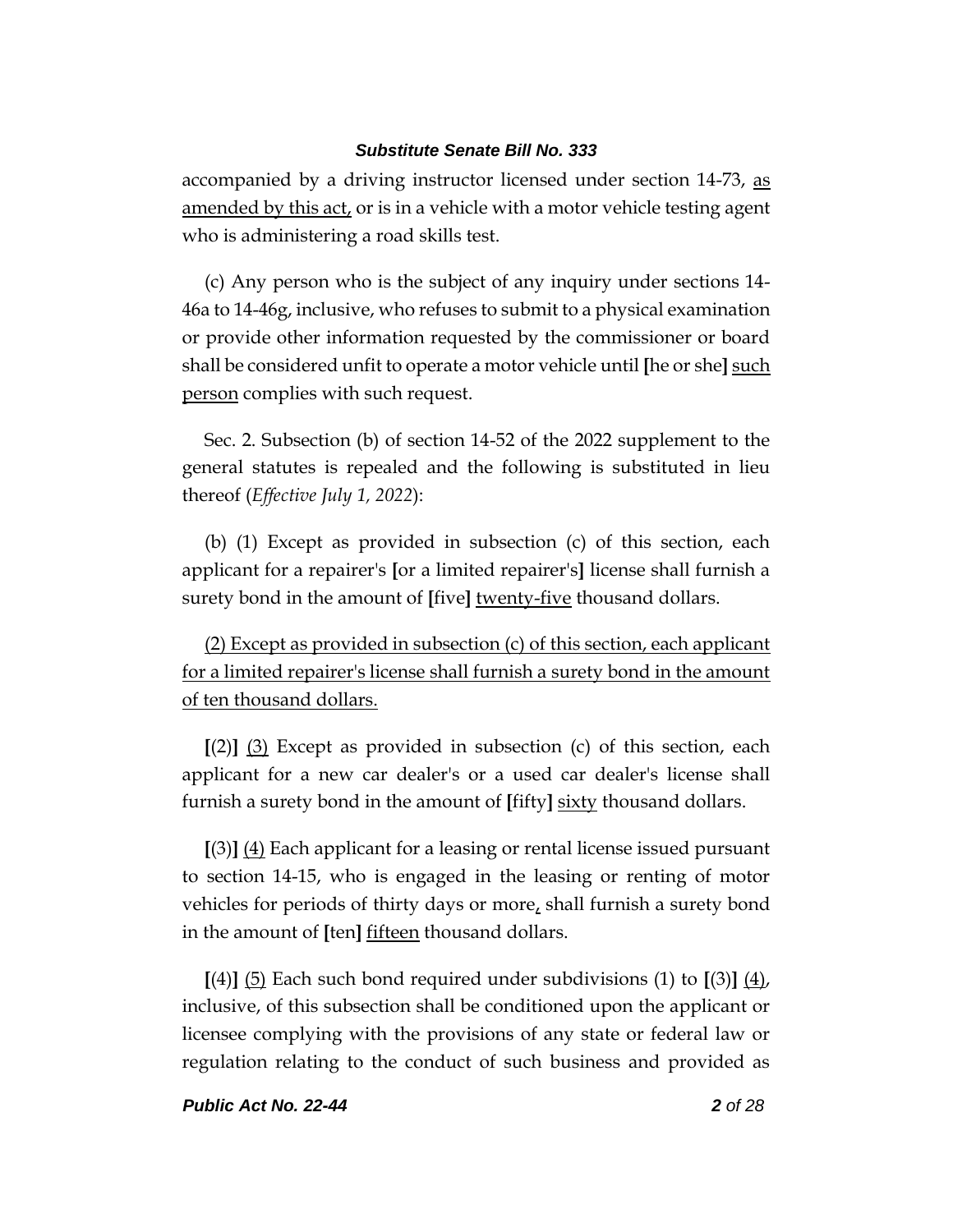indemnity for any loss sustained by any customer by reason of any acts of the licensee constituting grounds for suspension or revocation of the license or such licensee going out of business. Each surety bond shall be executed in the name of the state of Connecticut for the benefit of any aggrieved customer, but the penalty of the bond shall not be invoked except upon order of the commissioner after a hearing held before said commissioner in accordance with the provisions of chapter 54. For purposes of this subdivision, "customer" does not include (A) any person, firm or corporation that finances a licensed dealer's motor vehicle inventory, or (B) any licensed dealer, in such person's capacity as a dealer, who buys motor vehicles from or sells motor vehicles to another licensed dealer.

**[**(5)**]** (6) The commissioner shall assess an administrative fee of two hundred dollars against any licensee for failing to provide proof of bond renewal or replacement on or before the date of the expiration of the existing bond. Such fee shall be in addition to the license suspension or revocation penalties and the civil penalties to which the licensee is subject pursuant to section 14-64.

Sec. 3. Subsection (a) of section 14-52a of the 2022 supplement to the general statutes is repealed and the following is substituted in lieu thereof (*Effective July 1, 2022*):

(a) The commissioner may, after notice and hearing, refuse to grant or renew a license to a person, firm or corporation to engage in the business of selling or repairing motor vehicles pursuant to the provisions of section 14-52, as amended by this act, if the applicant for, or holder of, such a license, or an officer or major stockholder, if the applicant or licensee is a firm or corporation, has been found liable in a civil action for odometer fraud or operating a dealer, repairer or motor vehicle recycler business without a license, convicted of a violation of any provision of laws pertaining to the business of a motor vehicle dealer or repairer, including a motor vehicle recycler, or convicted of

*Public Act No. 22-44 3 of 28*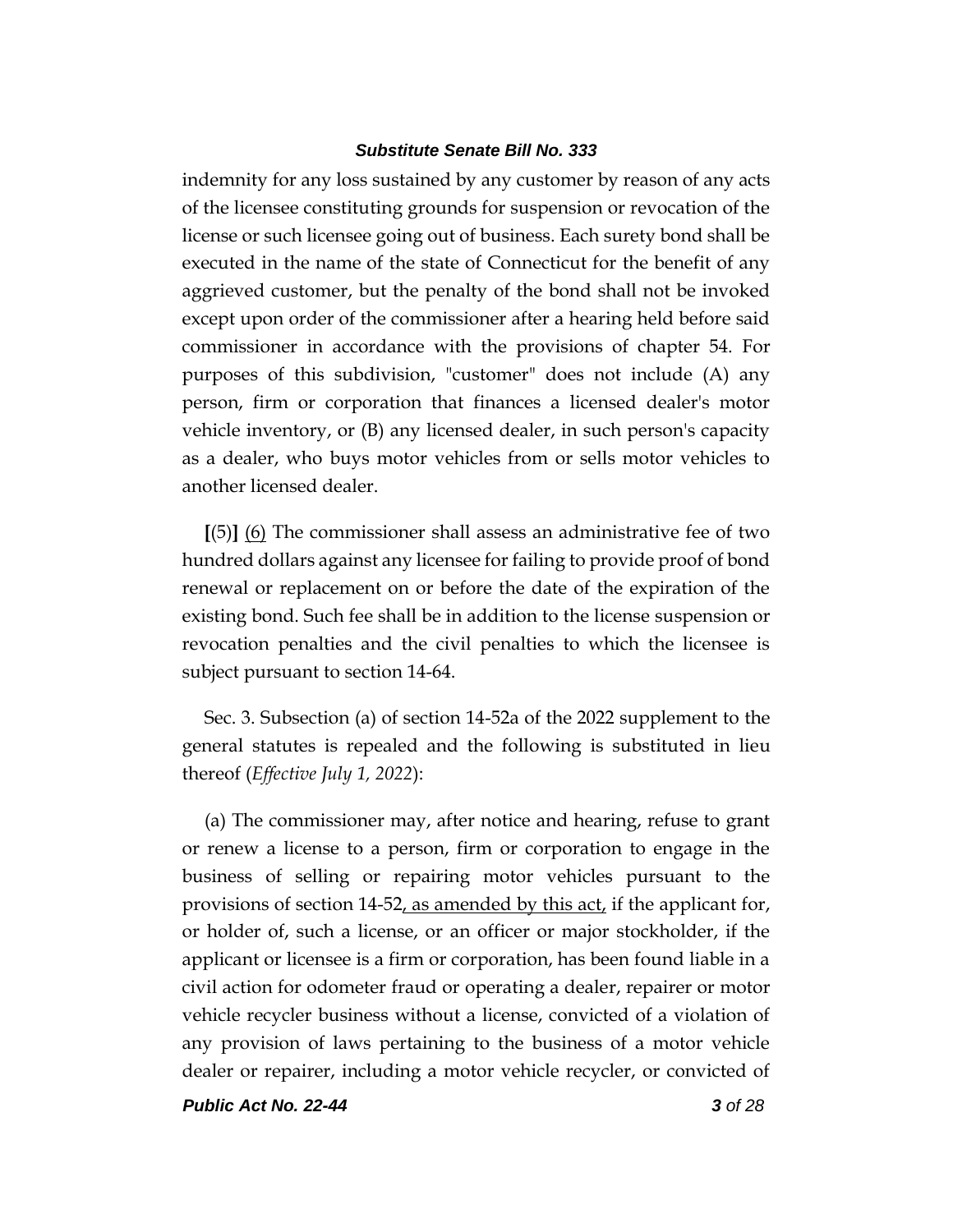any violation of any provision of laws involving fraud, larceny or deprivation or misappropriation of property, in the courts of the United States or any state. Each applicant for such a license shall be fingerprinted and submit to state and national criminal history records checks, conducted in accordance with section 29-17a, **[**and based on the applicant's name and date of birth,**]** not more than thirty days before such application is made and provide the results of such records **[**check**]** checks to the Department of Motor Vehicles. The commissioner may require a person, firm or corporation to submit its application electronically. Upon renewal of such license, a licensee shall make full disclosure of any such civil judgment or conviction under penalty of false statement.

Sec. 4. Section 14-69 of the 2022 supplement to the general statutes is repealed and the following is substituted in lieu thereof (*Effective July 1, 2022*):

(a) No person shall engage in the business of conducting a drivers' school without being licensed by the Commissioner of Motor Vehicles. An application for a license shall be in writing and shall contain such information as the commissioner requires. Each applicant for a license shall be fingerprinted before such application is approved. The commissioner shall subject each applicant for a license to state and national criminal history records checks conducted in accordance with section 29-17a, and a check of the state child abuse and neglect registry established pursuant to section 17a-101k. If any such applicant has a criminal record or is listed on the state child abuse and neglect registry, the commissioner shall make a determination of whether to issue a license to conduct a drivers' school in accordance with the standards and procedures set forth in section 14-44 and the regulations adopted pursuant to said section. If the application is approved, the applicant shall be granted a license upon the payment of a fee of seven hundred dollars and **[**a deposit with the commissioner of a bond of a**]** submission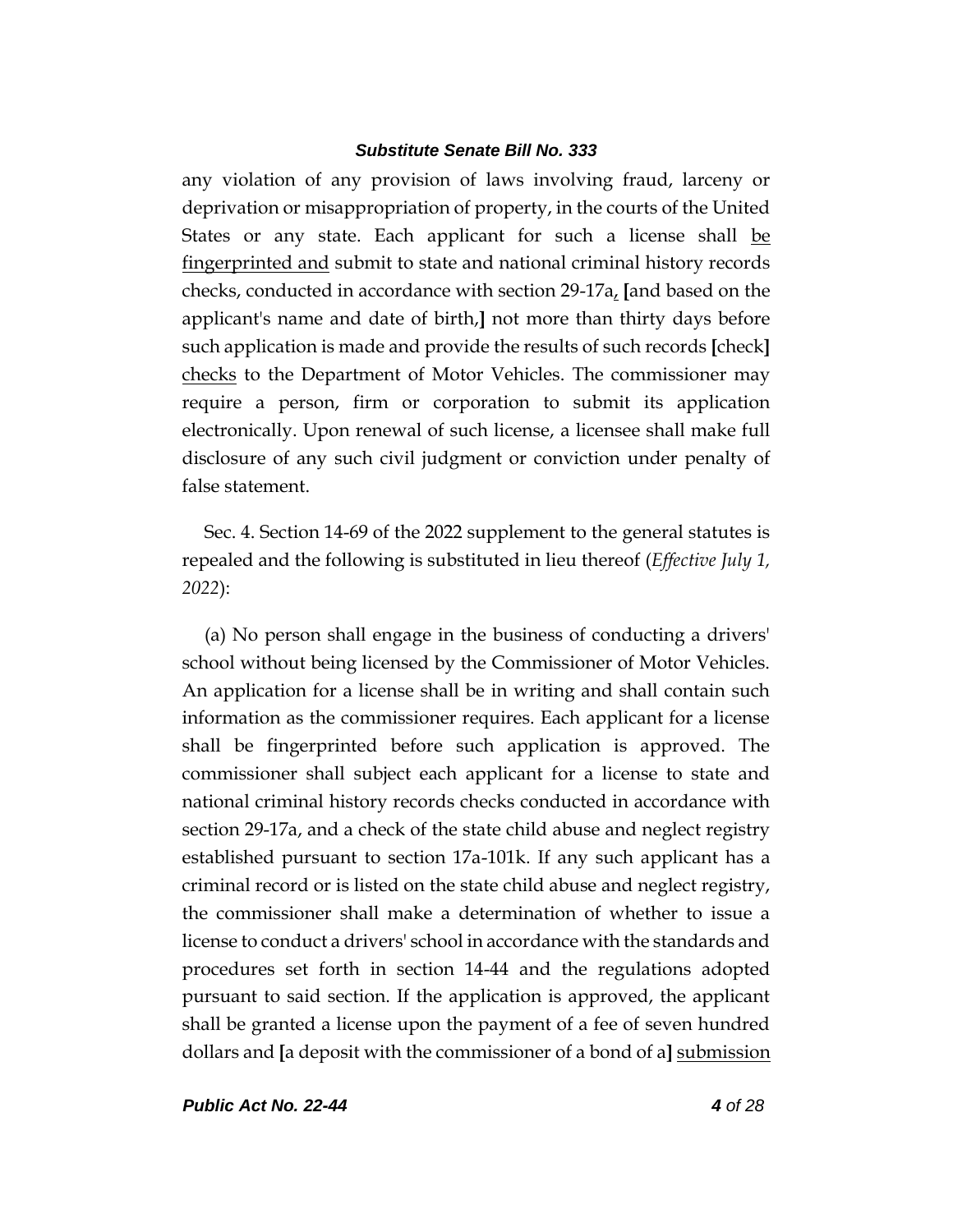of a surety bond from a surety company authorized to do business in this state, conditioned **[**on**]** upon the faithful performance by the applicant of any contract to furnish instruction, **[**in either case**]** in such amount as the commissioner may require. **[**, such**]** Such surety bond **[**to**]** shall be held by the commissioner to satisfy any execution issued against such school in a cause arising out of failure of such school to perform such contract. For each additional place of business of such school, the commissioner shall charge a fee of one hundred seventy-six dollars, except if the licensee opens an additional place of business with one year or less remaining on the term of its license, the commissioner shall charge a fee of eighty-eight dollars for each such additional place of business for the year, or any part thereof, remaining on the term of such license. No license <u>or surety bond</u> shall be required in the case of any board of education, or any public, private or parochial school, which conducts a course in driver education established in accordance with sections 14-36e and 14-36f. A license so issued shall be valid for two years. The commissioner shall issue a license certificate or certificates to each licensee, one of which shall be displayed in each place of business of the licensee. In case of the loss, mutilation or destruction of a license certificate, the commissioner shall issue a duplicate license certificate to the licensee upon proof of the facts and the payment of a fee of twenty dollars.

(b) The biennial fee for the renewal of a license shall be seven hundred dollars and the biennial renewal fee for each additional place of business shall be one hundred seventy-six dollars, except if the licensee opens an additional place of business with one year or less remaining on the term of its license, the commissioner shall charge a fee of eighty-eight dollars for each such additional place of business for the year, or any part thereof, remaining on the term of such license. If the commissioner has not received a complete renewal application and all applicable renewal fees on or before the expiration date of an applicant's license, the commissioner shall charge such applicant, in addition to such renewal

*Public Act No. 22-44 5 of 28*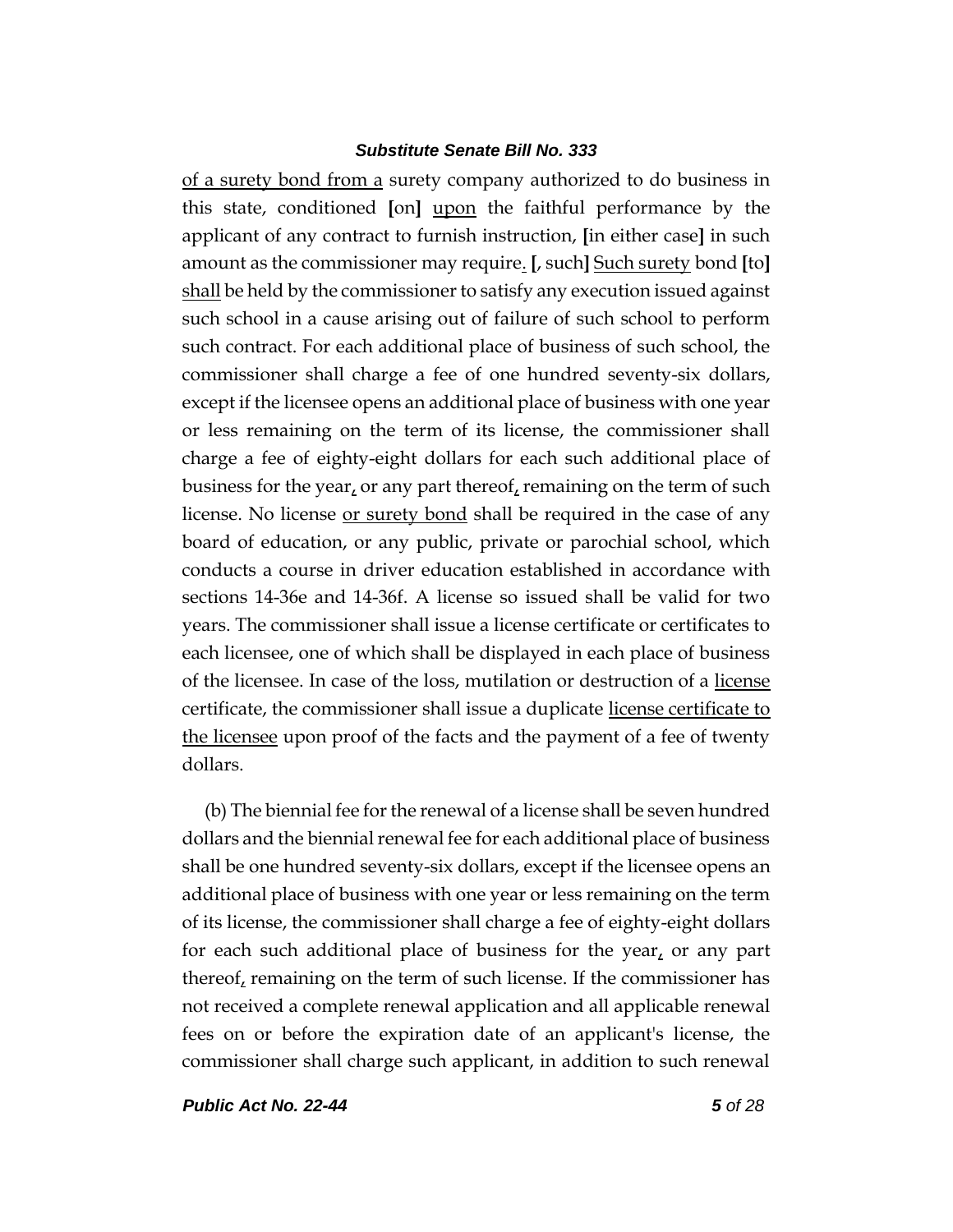fees, a late fee of seven hundred dollars. Upon the expiration date of a license, the licensee shall cease to conduct business until such time as the licensee's application for renewal is approved by the commissioner. The commissioner shall not renew any license under this section that has expired for more than sixty days.

(c) Any person who engages in the business of conducting a drivers' school without being licensed in accordance with this section shall be guilty of a class B misdemeanor.

Sec. 5. Section 14-73 of the 2022 supplement to the general statutes is repealed and the following is substituted in lieu thereof (*Effective July 1, 2022*):

(a) No person shall be employed by **[**any such school licensee**]** a drivers' school to give instruction in driving a motor vehicle unless such person is licensed to act as an instructor or master instructor by the commissioner.

(b) Application for an instructor's license or a master instructor's license shall be in writing and shall contain such information as the commissioner requires. Each applicant for a license shall be fingerprinted and shall furnish evidence satisfactory to the commissioner that such applicant: (1) **[**is**]** Is of good moral character considering such person's state and national criminal history records checks conducted in accordance with section 29-17a, and record, if any, on the state child abuse and neglect registry established pursuant to section 17a-101k. If any applicant for a license or the renewal of a license has a criminal record or is listed on the state child abuse and neglect registry, the commissioner shall make a determination of whether to issue or renew an instructor's license or master instructor's license in accordance with the standards and procedures set forth in section 14-44 and the regulations adopted pursuant to said section; (2) has held a license to drive a motor vehicle for the past **[**four**]** five consecutive years

*Public Act No. 22-44 6 of 28*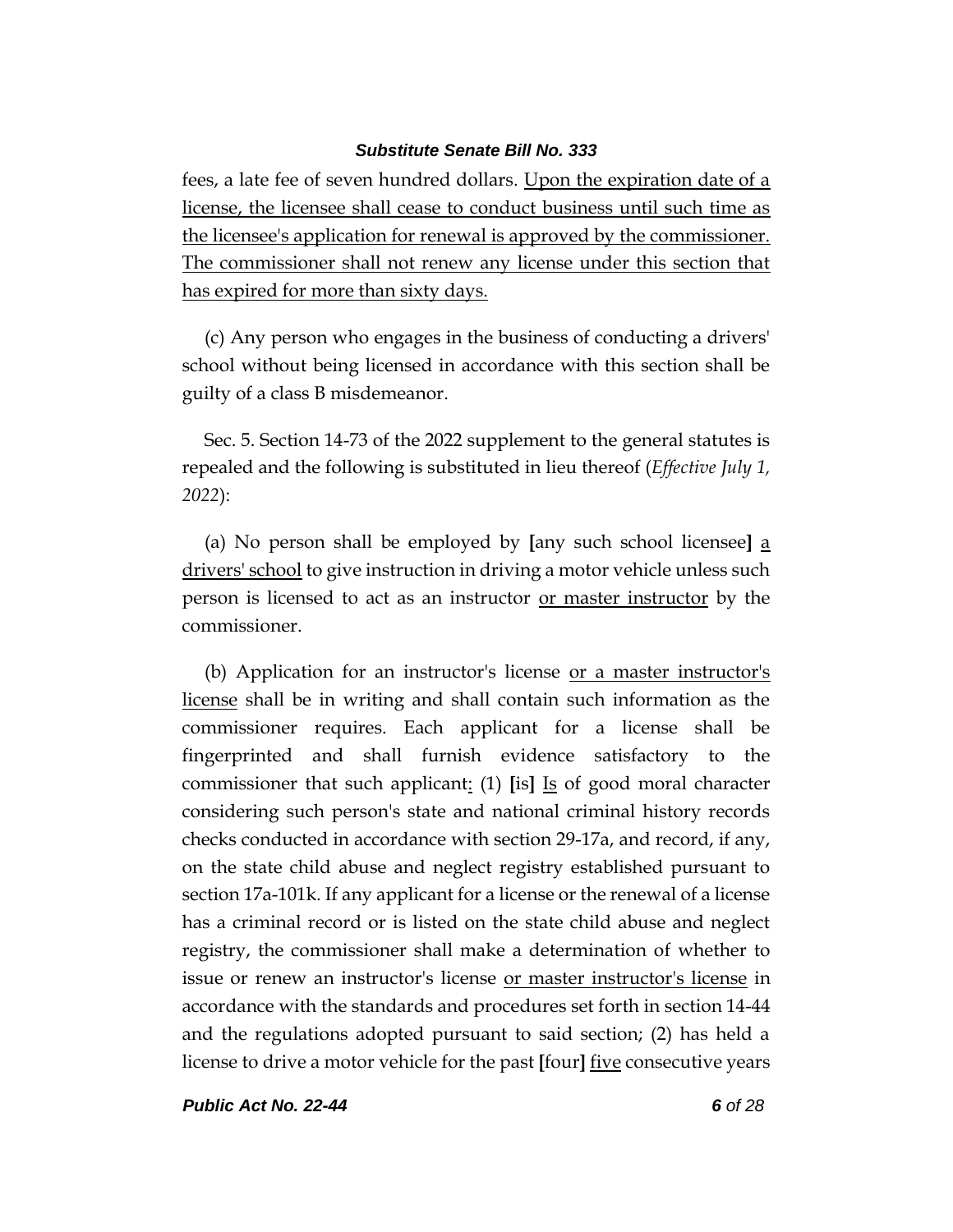and has a driving record satisfactory to the commissioner, including no record of a conviction or administrative license suspension for a drug or alcohol-related offense during such **[**four-year**]** five-year period; (3) has **[**had a recent medical**]** passed a physical examination, administered not more than ninety days prior to the date of application, by a physician, physician assistant or an advanced practice registered nurse licensed to practice within the state and the physician, physician assistant or advanced practice registered nurse certifies that the applicant is physically fit to operate a motor vehicle and **[**instruct**]** provide instruction in driving; (4) has received a high school diploma or has an equivalent academic education; and (5) has completed an instructor training course of forty-five clock hours given by a school or agency approved by the commissioner, except that any such course given by an institution under the jurisdiction of the board of trustees of the Connecticut State University System shall be approved by the commissioner and the State Board of Education. During the period of licensure, an instructor shall notify the commissioner, within forty-eight hours, of an arrest or conviction for a misdemeanor or felony, or an arrest, conviction or administrative license suspension for a drug or alcohol-related offense. Upon such notification, the commissioner may suspend, revoke or withdraw the instructor's license or master instructor's license pursuant to the provisions of section 14-79, as amended by this act.

(c) The commissioner may deny the application of any person for an instructor's license or a master instructor's license if **[**he**]** the commissioner determines that the applicant has made a material false statement or concealed a material fact in connection with his or her application for the instructor's license <u>or master instructor's license</u>.

(d) The commissioner shall conduct such written, oral and practical examinations, as [he] the commissioner deems necessary, to determine whether an applicant has sufficient skill in the operation of motor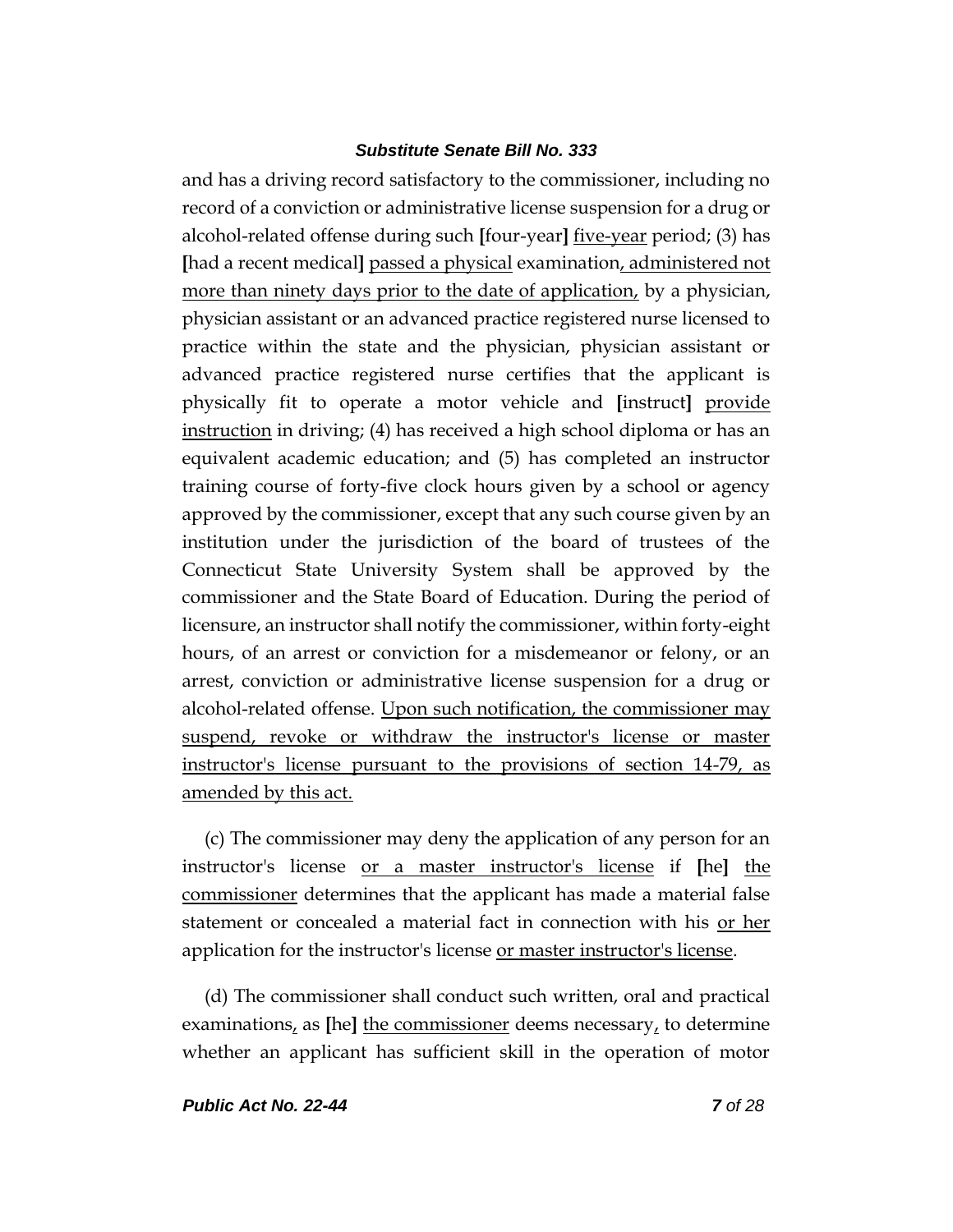vehicles to ensure their safe operation, a satisfactory knowledge of the motor vehicle laws and the ability to impart such skill and knowledge to others. If the applicant successfully completes the examinations and meets all other requirements of this section, the commissioner shall issue an instructor's license or a master instructor's license, as the case may be, to such applicant. The license shall be valid for use only in connection with a drivers' school or schools licensed pursuant to section 14-69, as amended by this act. If the applicant fails the examination, such applicant may apply for reexamination after five days. The license and the license renewal shall be valid for two years.

(e) The licensee shall be reexamined periodically in accordance with standards specified in regulations adopted under section 14-78.

(f) The commissioner may establish, by regulations adopted in accordance with the provisions of chapter 54, standards and procedures for the training and licensing of master instructors who are qualified to train driving instructors. **[**The provisions of subsection (b) of this section and section 14-74 shall apply to master instructors.**]**

(g) The fee for an instructor's license, or for any renewal thereof, shall be one hundred dollars. The fee for a master instructor's license, or for any renewal thereof, shall be two hundred dollars. If the commissioner has not received a complete renewal application and fee on or before the expiration date of an applicant's license, such applicant shall be charged, in addition to the renewal fee, a late fee in an amount equal to the fee for such applicant's license. The commissioner shall not renew an instructor's license or a master instructor's license that has expired for more than sixty days.

(h) Any person who is not licensed in accordance with this section shall be guilty of a class B misdemeanor if such person: (1) Engages in the business of providing, for compensation, instruction in driving a motor vehicle; or (2) is employed by a drivers' school to give instruction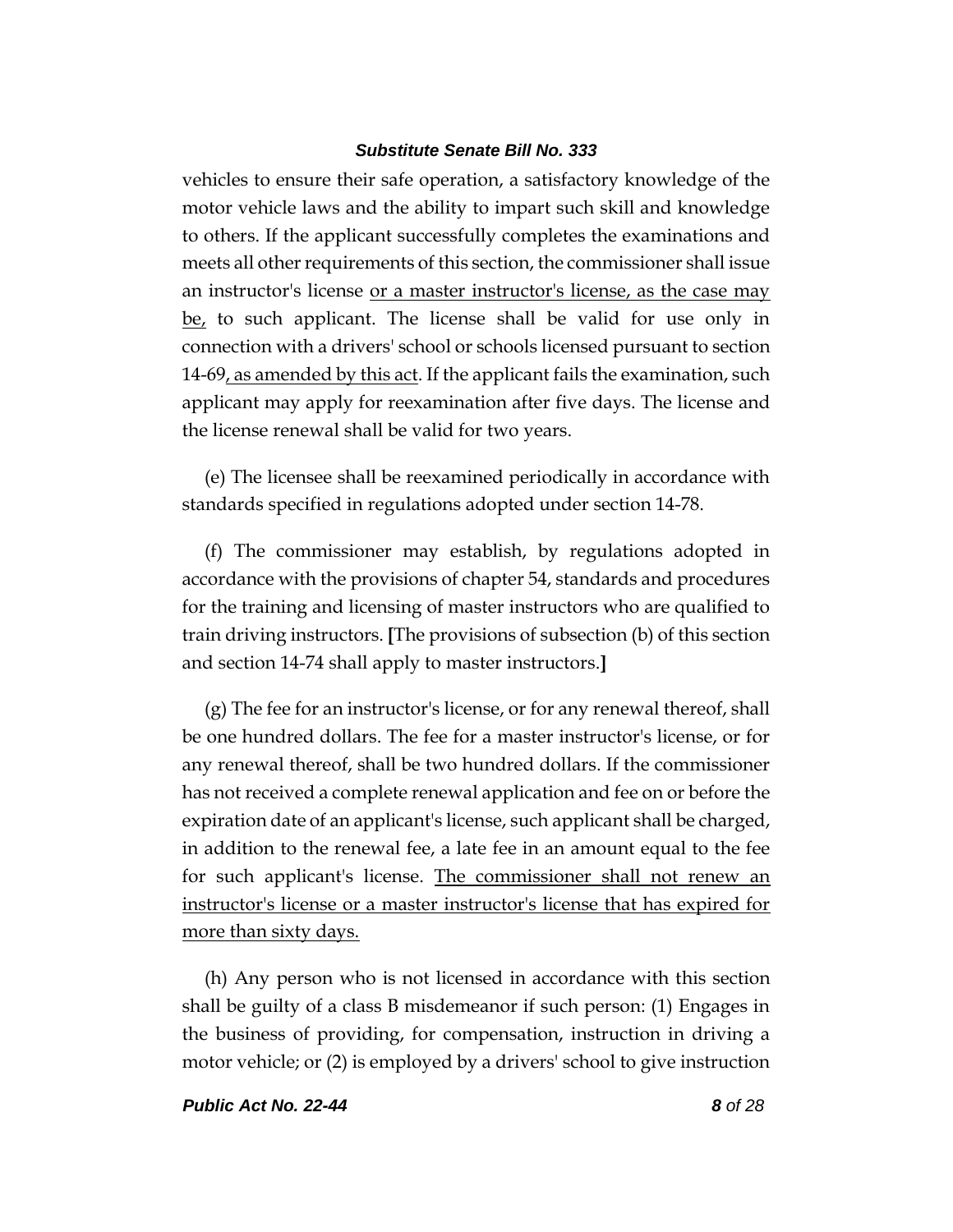in driving a motor vehicle.

Sec. 6. Section 14-74 of the general statutes is repealed and the following is substituted in lieu thereof (*Effective July 1, 2022*):

The commissioner may suspend, revoke or refuse to renew any instructor's license or master instructor's license if: (1) The licensee has made a material false statement or concealed a material fact in connection with **[**his**]** the licensee's application for the license or any renewal thereof; (2) the licensee has failed to comply with any of the provisions of this part or any of the regulations adopted by the commissioner, in accordance with the provisions of chapter 54, pursuant to this part; or (3) the licensee has been guilty of fraud or fraudulent practices in relation to securing for **[**himself**]** the licensee or another person a license to drive a motor vehicle.

Sec. 7. Section 14-79 of the general statutes is repealed and the following is substituted in lieu thereof (*Effective July 1, 2022*):

**[**The**]** (a) Except as provided in subsection (b) of this section, the Commissioner of Motor Vehicles may, after notice and opportunity for a hearing, in accordance with the provisions of chapter 54, suspend, **[**or**]** revoke or withdraw the license or licenses of any licensee or impose a civil penalty of not more than one thousand dollars for each violation on any person or firm that violates any provision of this part. In addition to, or in lieu of, the imposition of any penalty authorized by this section, the commissioner may order any such licensee to make restitution to any aggrieved customer.

(b) If the commissioner determines that an imminent threat to public safety or welfare exists by reason of a licensee's continued possession of an instructor's license or a master instructor's license, the commissioner shall suspend, revoke or withdraw such license and schedule a hearing, in accordance with the provisions of chapter 54, not later than twenty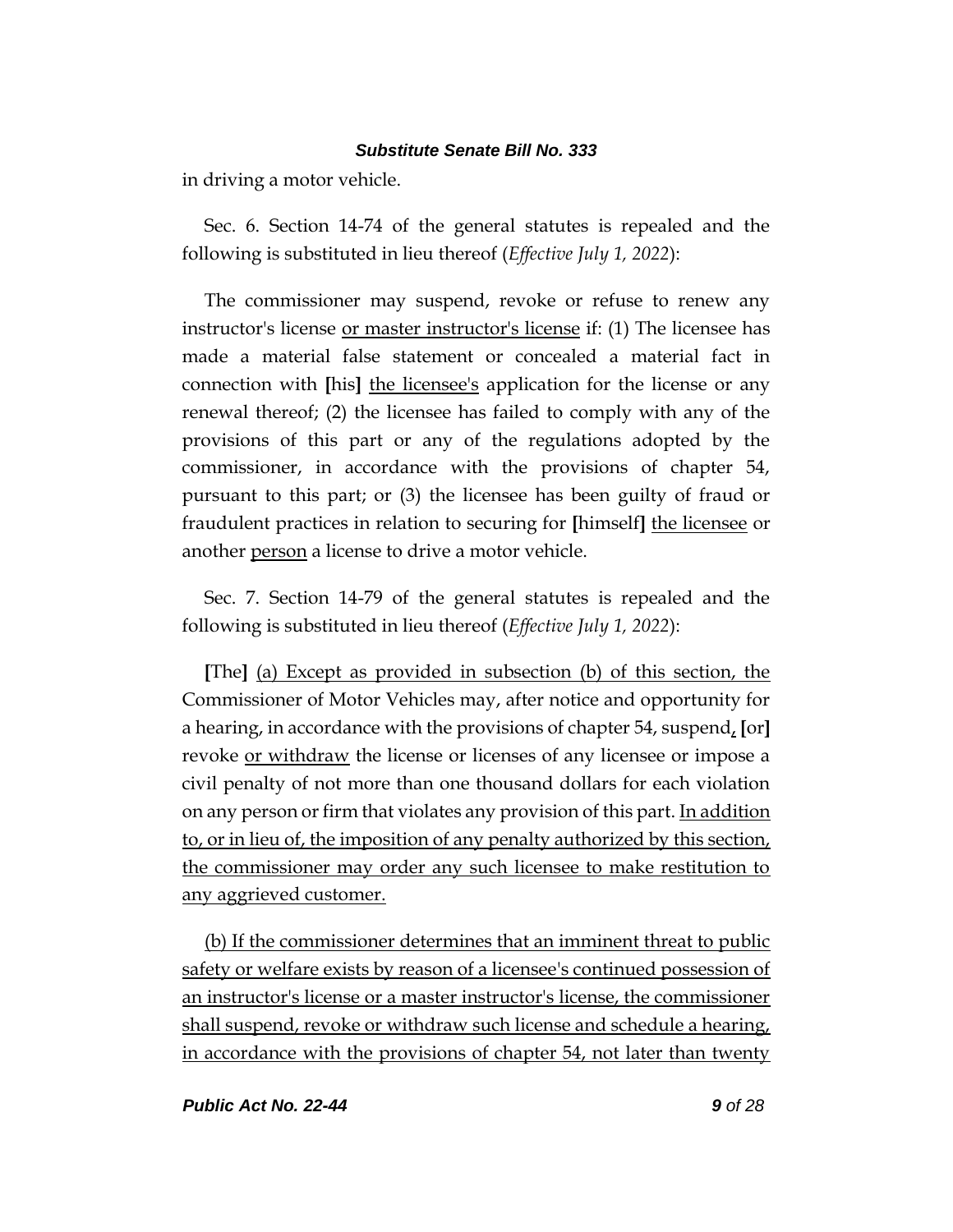#### days after the date of such suspension, revocation or withdrawal.

Sec. 8. Subsection (h) of section 14-227b of the 2022 supplement to the general statutes, as amended by section 118 of public act 21-1 of the June special session, is repealed and the following is substituted in lieu thereof (*Effective July 1, 2022*):

(h) If, after a hearing under subdivision (2) of subsection (g) of this section, the commissioner finds in the negative on any one of the issues specified in subparagraph  $(A)$ ,  $(B)$ ,  $(C)$  or  $(D)$  of said subdivision, the commissioner shall reinstate such license or operating privilege. If, after a hearing under subdivision (3) of subsection (g) of this section, the commissioner finds in the negative on any one of the issues specified in subparagraph  $(A)$ ,  $(B)$ ,  $(C)$  or  $(D)$  of said subdivision, the commissioner shall reinstate such license or operating privilege. If, after such hearing under subdivision (2) or (3) of subsection (g) of this section, the commissioner does not find on any one of said issues in the negative or if such person fails to appear at such hearing, the commissioner shall affirm the suspension contained in the suspension notice for the appropriate period specified in subsection (i) of this section. The commissioner shall render a decision at the conclusion of such hearing and send a notice of the decision by bulk certified mail or by personal delivery, as defined in section 4-166, to such person. The notice of such decision sent by bulk certified mail or by personal delivery to the address of such person as shown by the records of the commissioner shall be sufficient notice to such person that such person's operator's license or operating privilege is reinstated or suspended, as the case may be. A notice of the decision shall only be transmitted by personal delivery if the operator has consented, in writing, to such personal delivery.

Sec. 9. Section 14-282 of the general statutes is repealed and the following is substituted in lieu thereof (*Effective July 1, 2022*):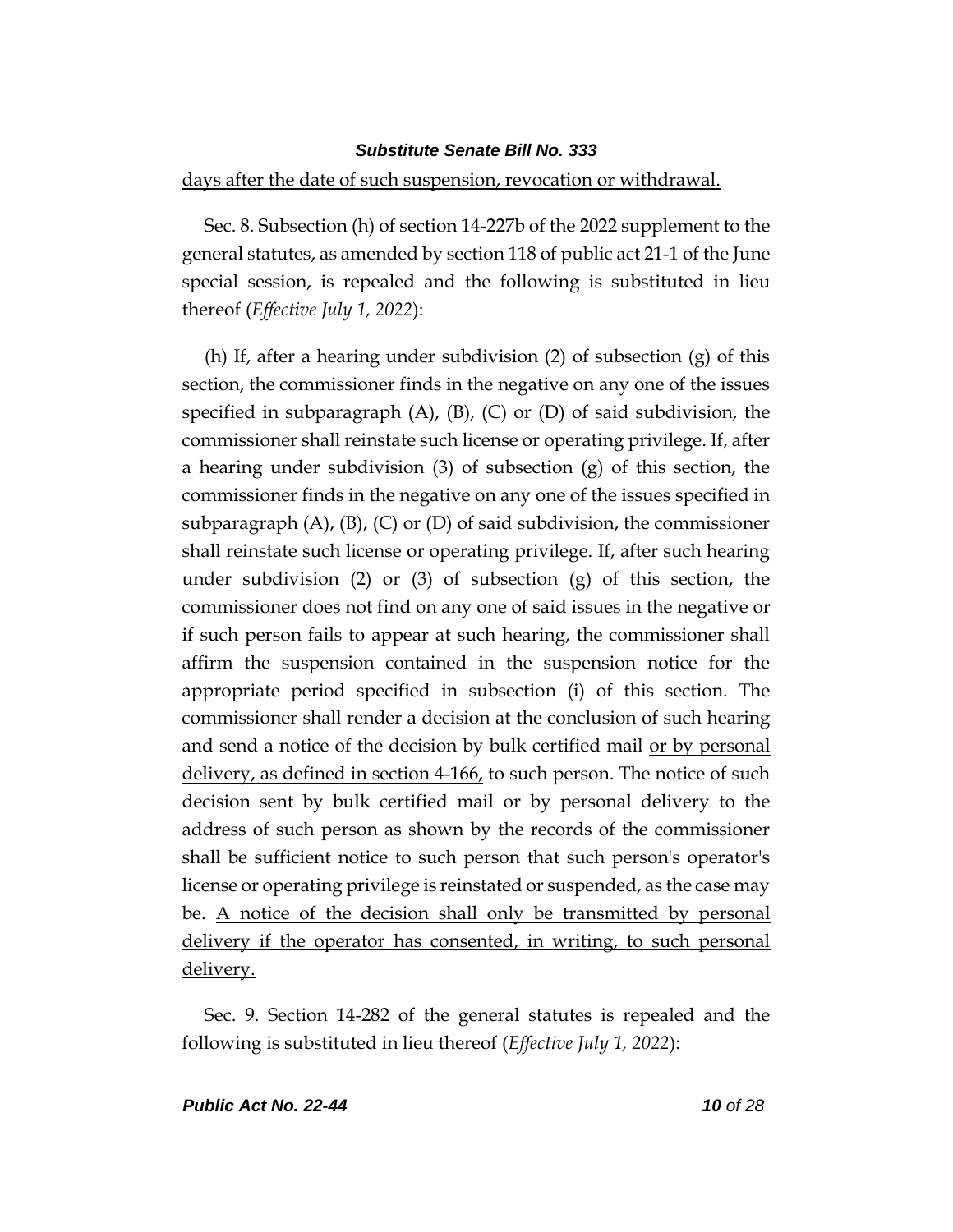(a) Any person who is the owner or becomes the owner of a motor vehicle formerly used as a school bus who discontinues the use of such vehicle for the transportation of school children as stated in sections 14- 275, as amended by this act, and 14-280 shall cause the same to be painted another color, readily distinguishable from "National School Bus Chrome". **[**On and after July 1, 1990, each such motor vehicle ten years old or older shall be presented for inspection every two years at any Department of Motor Vehicles office.**]**

(b) Violation of any provision of this section shall be an infraction.

Sec. 10. Subsection (a) of section 14-227b of the 2022 supplement to the general statutes, as amended by section 118 of public act 21-1 of the June special session, is repealed and the following is substituted in lieu thereof (*Effective July 1, 2022*):

(a) Any person who operates a motor vehicle in this state shall be deemed to have given such person's consent to: (1) A chemical test of such person's blood, breath or urine; and (2) a nontestimonial portion of a drug influence evaluation conducted by a drug recognition expert. If such person is a minor, such person's parent or parents or guardian shall also be deemed to have given their consent for such test or evaluation. As used in this section, "motor vehicle" includes a snowmobile and allterrain vehicle, as such terms are defined in section 14-379.

Sec. 11. Section 14-45a of the 2022 supplement to the general statutes is repealed and the following is substituted in lieu thereof (*Effective October 1, 2022*):

(a) The Commissioner of Motor Vehicles shall adopt regulations, in accordance with the provisions of chapter 54, concerning the licensing of persons with health problems. Such regulations shall (1) include basic standards for licensing decisions with respect to the most common and recurrent health problems, such as visual and neurological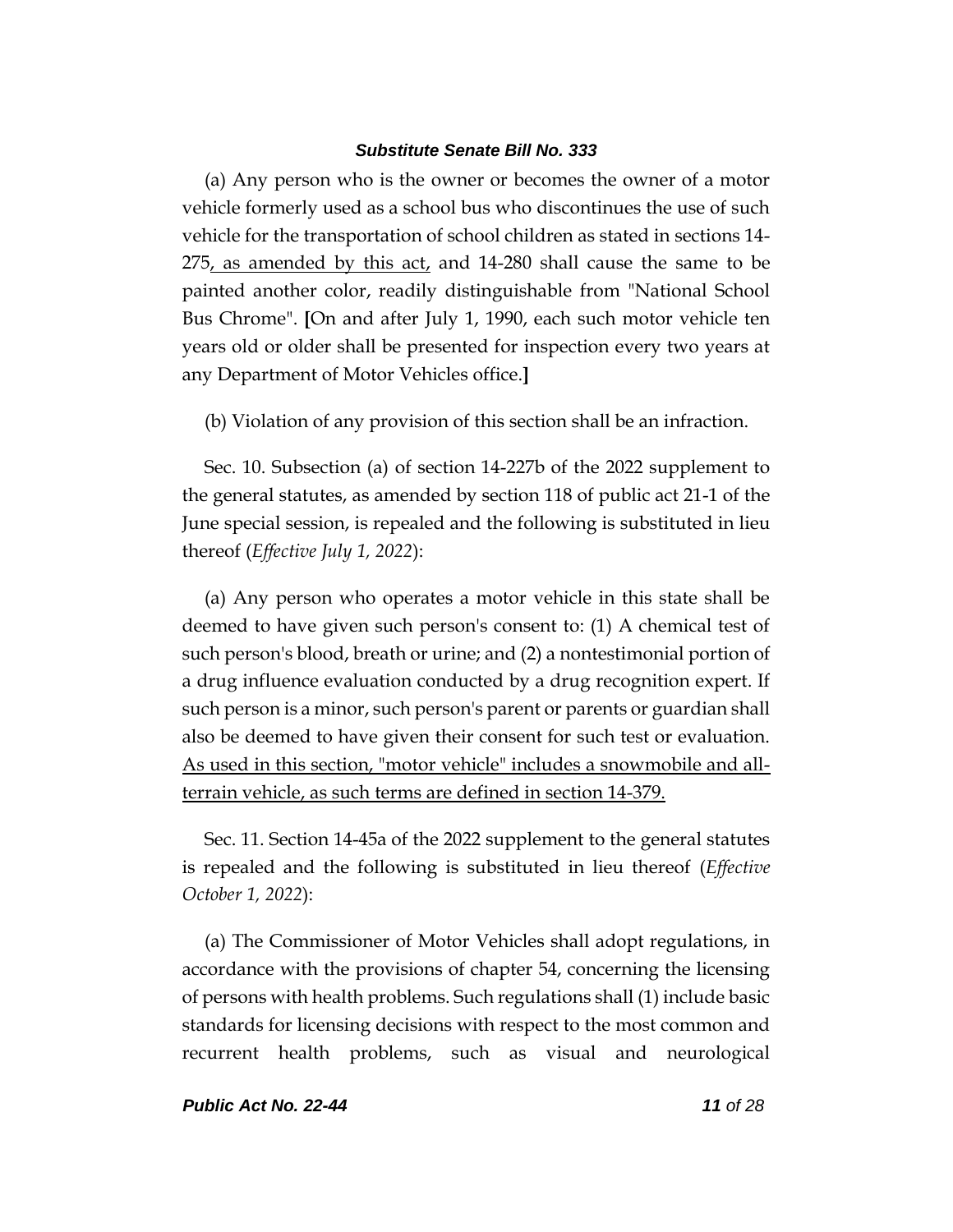impairments, (2) include procedures for the referral of individual cases to the medical advisory board, and (3) specify vision standards that are necessary for a person to operate a motor vehicle safely.

(b) Prior to issuing a motor vehicle operator's license to a person who has not previously been issued a license in this state or whose Connecticut motor vehicle operator's license expired more than two years prior to the application date, the commissioner may require such person to (1) pass a vision screening conducted by the Department of Motor Vehicles to determine if the person meets vision standards specified in the regulations adopted pursuant to subsection (a) of this section, or (2) submit to the commissioner the results of a vision examination conducted by a licensed medical professional, as defined in section 14-46b, that certifies that such person meets such vision standards.

(c) The Commissioner of Motor Vehicles shall issue a motor vehicle operator's license to a person who wears eyeglasses with bioptic lenses, provided such person otherwise meets the vision standards specified in the regulations adopted pursuant to subsection (a) of this section and the requirements for such license.

Sec. 12. Subsection (b) of section 14-66 of the general statutes is repealed and the following is substituted in lieu thereof (*Effective October 1, 2022*):

(b) The commissioner, or an inspector authorized by the commissioner, shall examine each wrecker, including its number, equipment and identification, and shall determine the mechanical condition of such wrecker and whether or not it is properly equipped to do the work intended. A wrecker shall be deemed properly equipped if there are **[**two**]** flashing yellow lights installed and mounted on such wrecker that (1) show in all directions at all times, and (2) **[**indicate the full width of such wrecker. Such lights shall be mounted not less than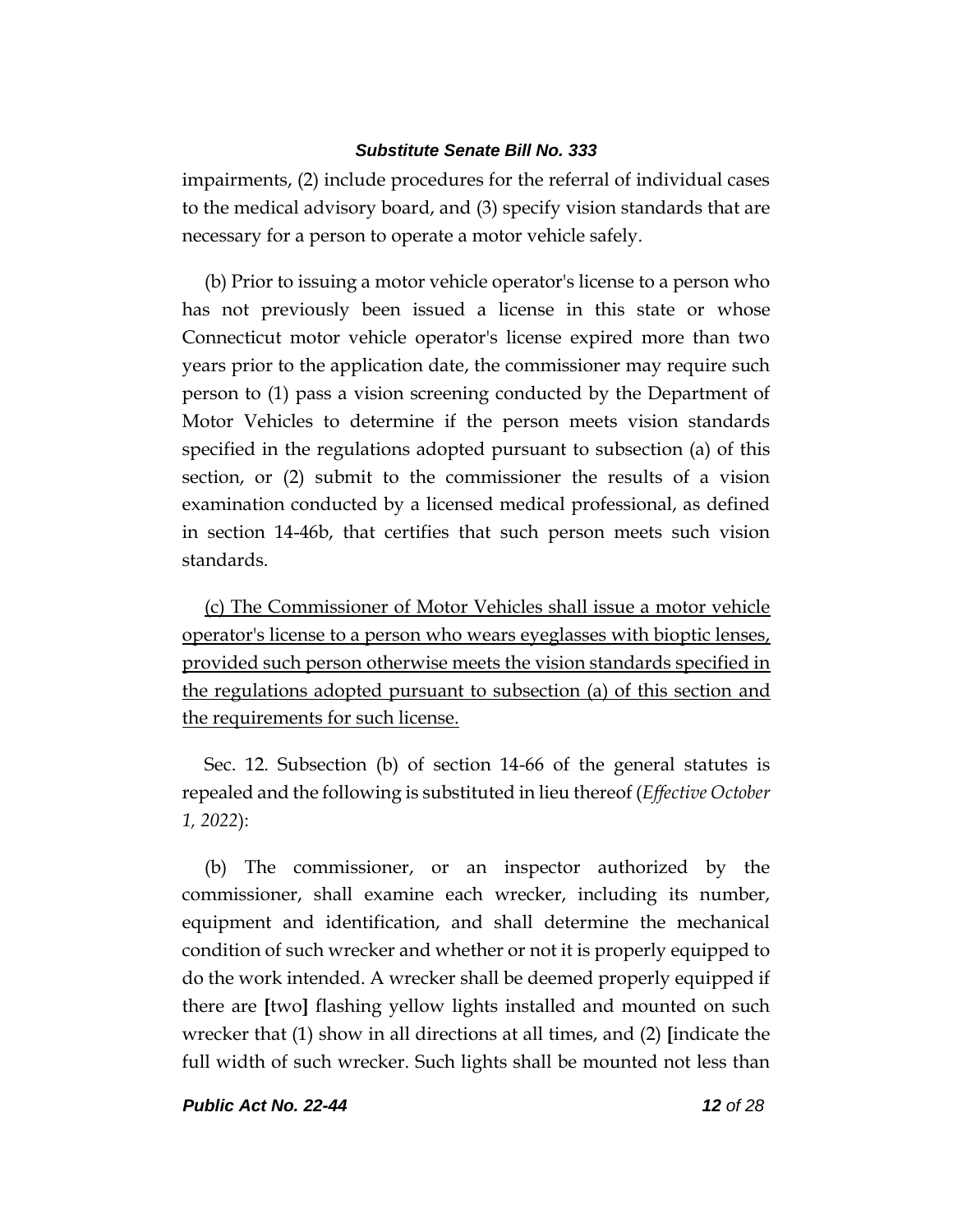eight feet above the road surface and**]** are as close to the back of the cab of such wrecker as practicable. Such lights shall be in operation when such wrecker is towing a vehicle and when such wrecker is at the scene of an accident or the location of a disabled motor vehicle. In addition, each wrecker shall be equipped with a spot light mounted so that its beam of light is directed toward the hoisting equipment in the rear of such wrecker. The hoisting equipment of each wrecker shall be of sufficient capacity to perform the service intended and shall be securely mounted to the frame of such vehicle. A fire extinguisher shall be carried at all times on each wrecker which shall be in proper working condition, mounted in a permanent bracket on each wrecker and have a minimum rating of eight bc. A set of three flares in operating condition shall be carried at all times on each wrecker and shall be used between the periods of one-half hour after sunset and one-half hour before sunrise when the wrecker is parked on a highway while making emergency repairs or preparing to pick up a disabled vehicle to remove it from a highway or adjoining property. No registrant or operator of any wrecker shall offer to give any gratuities or inducements of any kind to any police officer or other person in order to obtain towing business or recommendations for towing or storage of, or estimating repairs to, disabled vehicles. No licensee shall require the owner to sign a contract for the repair of such owner's damaged vehicle as part of the towing consideration or to sign an order for the repair of, or authorization for estimate until the tow job has been completed. No licensee shall tow a vehicle in such a negligent manner as to cause further damage to the vehicle being towed.

Sec. 13. Subdivision (6) of section 14-1 of the 2022 supplement to the general statutes is repealed and the following is substituted in lieu thereof (*Effective October 1, 2022*):

(6) "Autocycle" means a motor vehicle that meets the requirements of a motorcycle under 49 CFR Part 571, and (A) does not have more than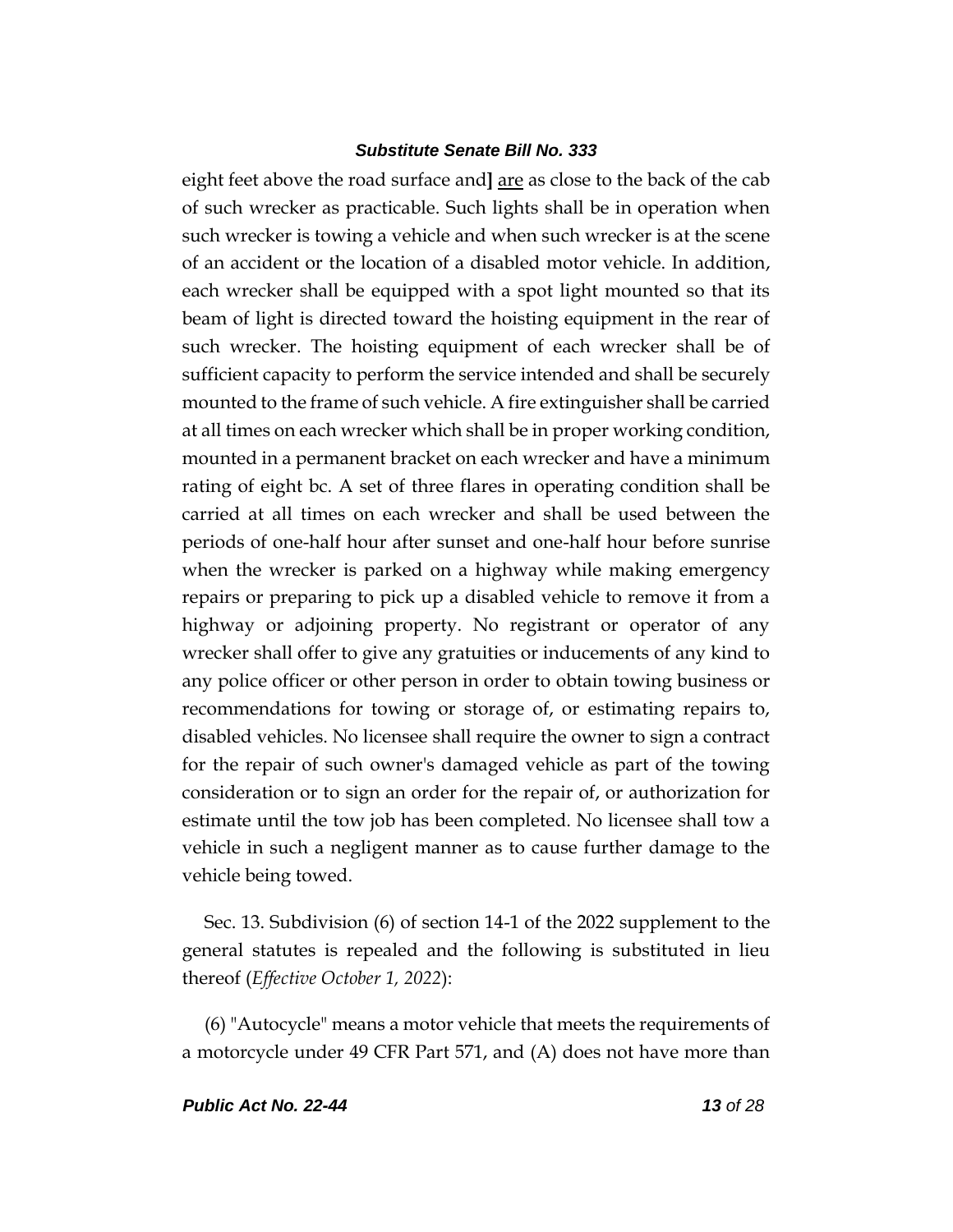three wheels in contact with the ground, (B) is designed to be controlled with a steering **[**wheel**]** mechanism and foot pedals for acceleration, braking or shifting, (C) has a seat or seats that are fully or partially enclosed and in which the occupants sit with their legs forward, and (D) is equipped with safety belts, in accordance with section 14-100a, for all occupants;

Sec. 14. Section 14-99h of the 2022 supplement to the general statutes, as amended by section 53 of public act 21-175, is repealed and the following is substituted in lieu thereof (*Effective July 1, 2022*):

(a) Each new car dealer or used car dealer, as defined in section 14- 51, or lessor licensed under the provisions of section 14-15 **[**shall**]** may offer the purchaser or lessee of a new or used motor vehicle, at the time of sale or lease, the optional service of etching the complete vehicle identification number on a lower corner of the windshield and on each side or rear window in such vehicle. **[**Each**]** Prior to July 1, 2022, each such dealer or lessor may etch the complete vehicle identification number on any such vehicle in its inventory prior to its sale or lease provided it specifies the charge for such service separately on the order for the sale of the motor vehicle as prescribed by the provisions of section 14-62. On and after July 1, 2022, no such dealer or lessor shall etch the complete vehicle identification number on any vehicle prior to the sale of or lease of such vehicle without the written consent of the purchaser or lessee of such vehicle.

(b) If a new car dealer or used car dealer, as defined in section 14-51, offers the purchaser of a new or used motor vehicle, at the time of sale, the optional service of marking vehicle component parts with the complete vehicle identification number, the dealer shall specify the charge for such service separately on the order for the sale of the motor vehicle as prescribed by the provisions of section 14-62. Each new or used dealer that sells a motorcycle shall offer to the purchaser to mark the complete vehicle identification number on the component parts of

*Public Act No. 22-44 14 of 28*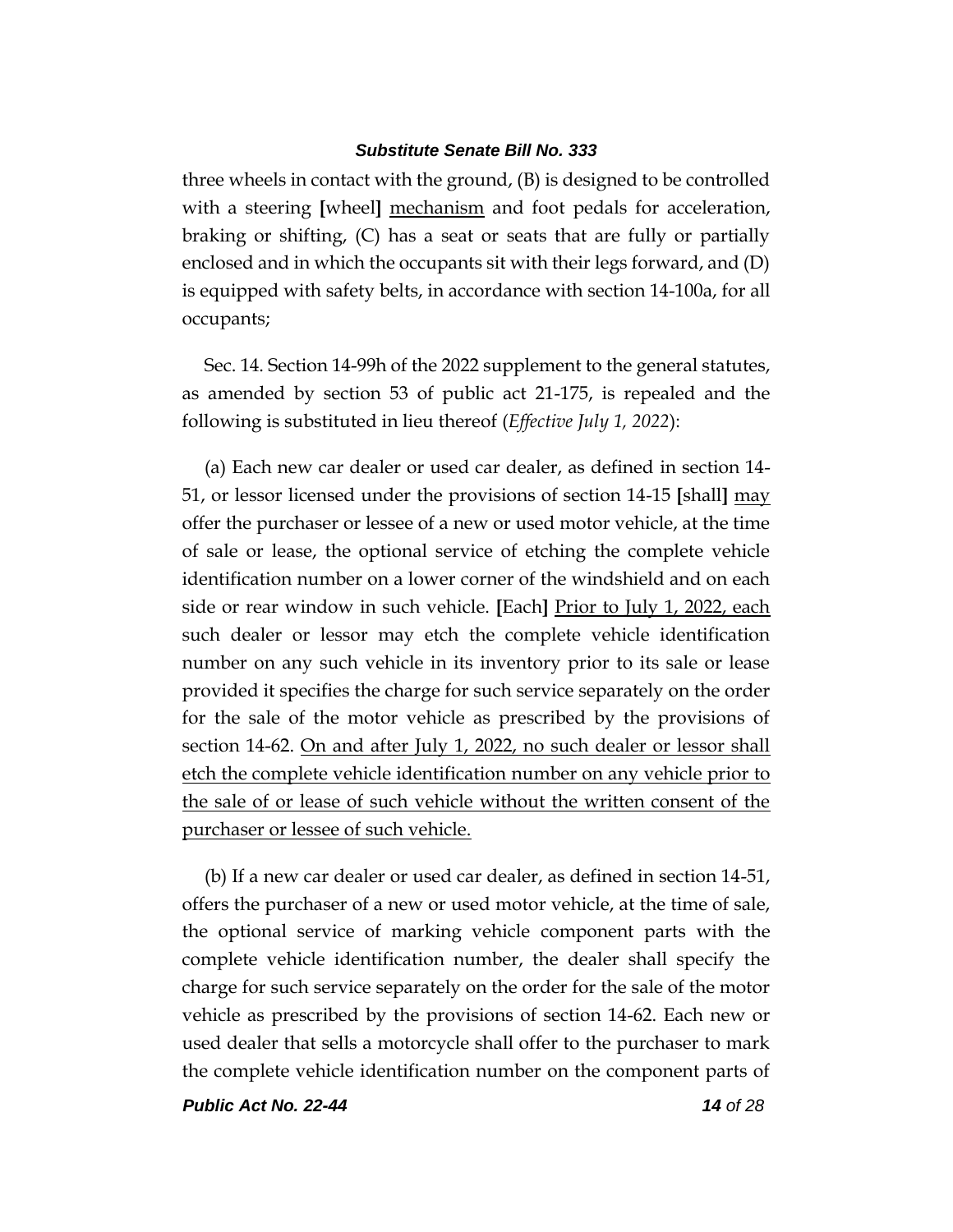said motorcycle. Such service shall be subject to the regulations and standards adopted by the commissioner in accordance with this section.

(c) Each new car dealer, used car dealer or lessor shall charge reasonable rates for etching services and component parts marking services rendered within the state pursuant to subsections (a) and (b) of this section and shall file a schedule of such rates with the Commissioner of Motor Vehicles. Each such dealer or lessor may from time to time file an amended schedule of such rates with the commissioner. No such dealer or lessor may charge any rate for such etching services or parts marking services which is greater than the rates contained in the most recent schedule filed with the commissioner.

(d) A motor vehicle dealer, licensed in accordance with section 14-52, as amended by this act, and meeting qualifications established by the commissioner, may verify a manufacturer's vehicle identification number to satisfy any provision requiring such verification in this chapter, or chapter 246a or 247. Such verification shall be provided in a written affidavit signed by such a motor vehicle dealer, or such dealer's designee, and submitted to the commissioner. Such affidavit shall contain a statement that the manufacturer's vehicle identification number corresponds to such number (1) on the manufacturer's or importer's certificate of origin, if the motor vehicle is new, (2) on a current certificate of title, or (3) on a current motor vehicle registration document. Such affidavit shall also contain a statement that the vehicle identification number has not been mutilated, altered or removed.

(e) Any person violating the provisions of subsection (c) of this section shall be subject to the penalties of false statement, provided for in sections 14-110 and 53a-157b.

(f) The commissioner **[**may**]** shall adopt regulations, in accordance with chapter 54, to implement the provisions of this section. Such regulations may provide standards for (1) the marking of component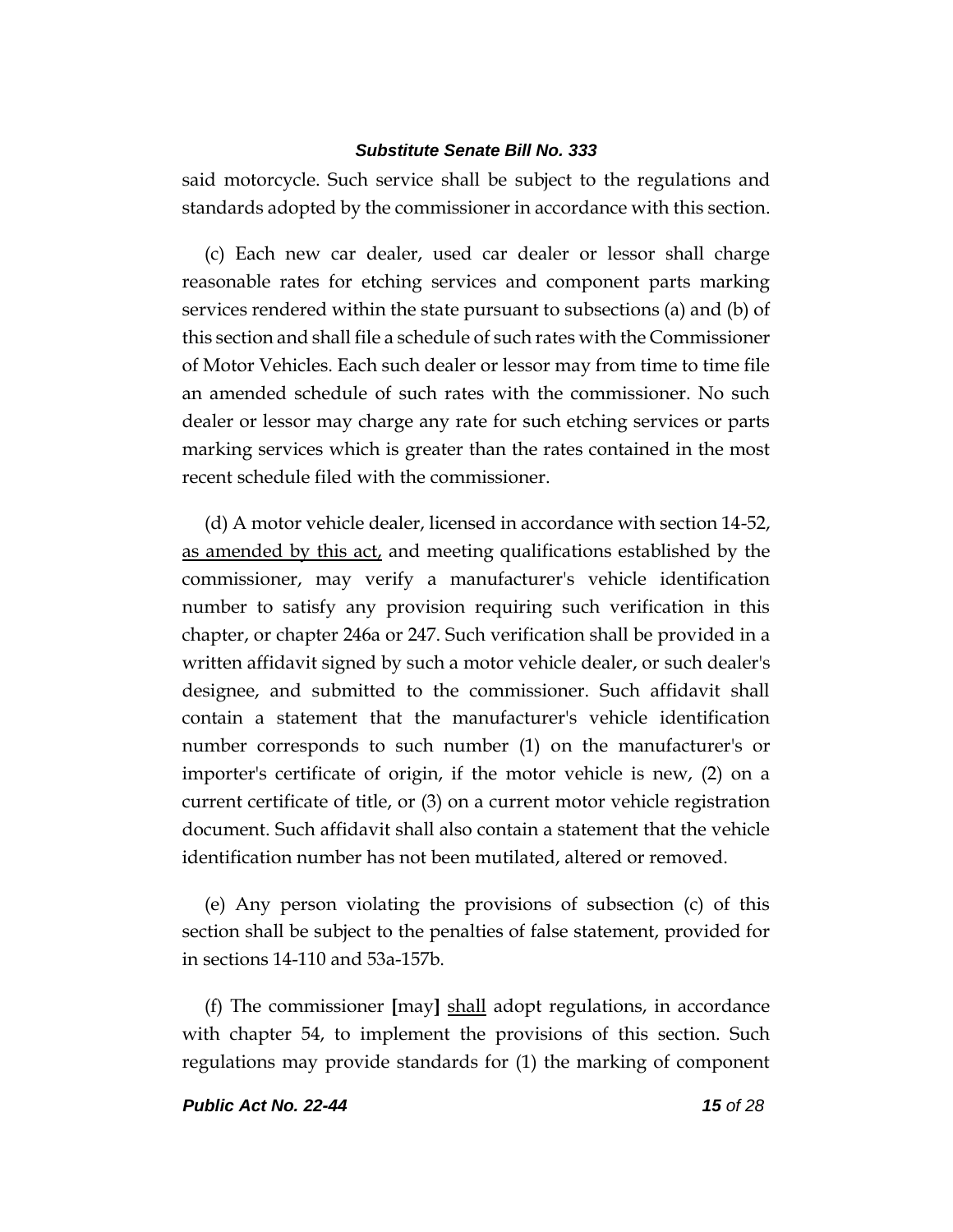parts in a secure manner, **[**including the use of a covert application,**]** (2) telephone or online access to a secure database of vehicles including motorcycles and parts that have been marked and registered in such database, and (3) the marking of parts used to replace parts that have been marked by repairers licensed in accordance with section 14-52, as amended by this act. **[**For the purposes of this section, "component part" includes, but is not limited to, the hood, trunk, wheels and doors of a motor vehicle or the frame or steering column of a motorcycle, and "covert application" means a latent brushed chemical that embeds the marking over a vinyl stencil so that when such stencil is removed, the marking is only visible with the assistance of an ultraviolet light.**]**

Sec. 15. Section 14-42 of the general statutes is repealed and the following is substituted in lieu thereof (*Effective October 1, 2022*):

(a) An application for an operator's license or identity card shall be made on forms furnished by the commissioner. The applications shall be in such form and contain such provisions and information as the commissioner may determine.

(b) The commissioner shall require any person **[**applying**]** who applies for <u>or renews</u> an operator's license or identity card to indicate whether such person consents or declines to make an anatomical gift through inclusion in the state donor registry maintained pursuant to section 14-42a. An operator's license issued to a person who has authorized inclusion on such donor registry shall have a donor symbol imprinted on such license or identity card.

Sec. 16. (*Effective July 1, 2022*) Not later than February 1, 2023, the Commissioner of Motor Vehicles shall submit a report, in accordance with the provisions of section 11-4a of the general statutes, concerning the number of on-the-road skills tests for a motor vehicle operator's license administered by the department during the preceding fiscal year and the passage rate for such tests at the offices of the Department of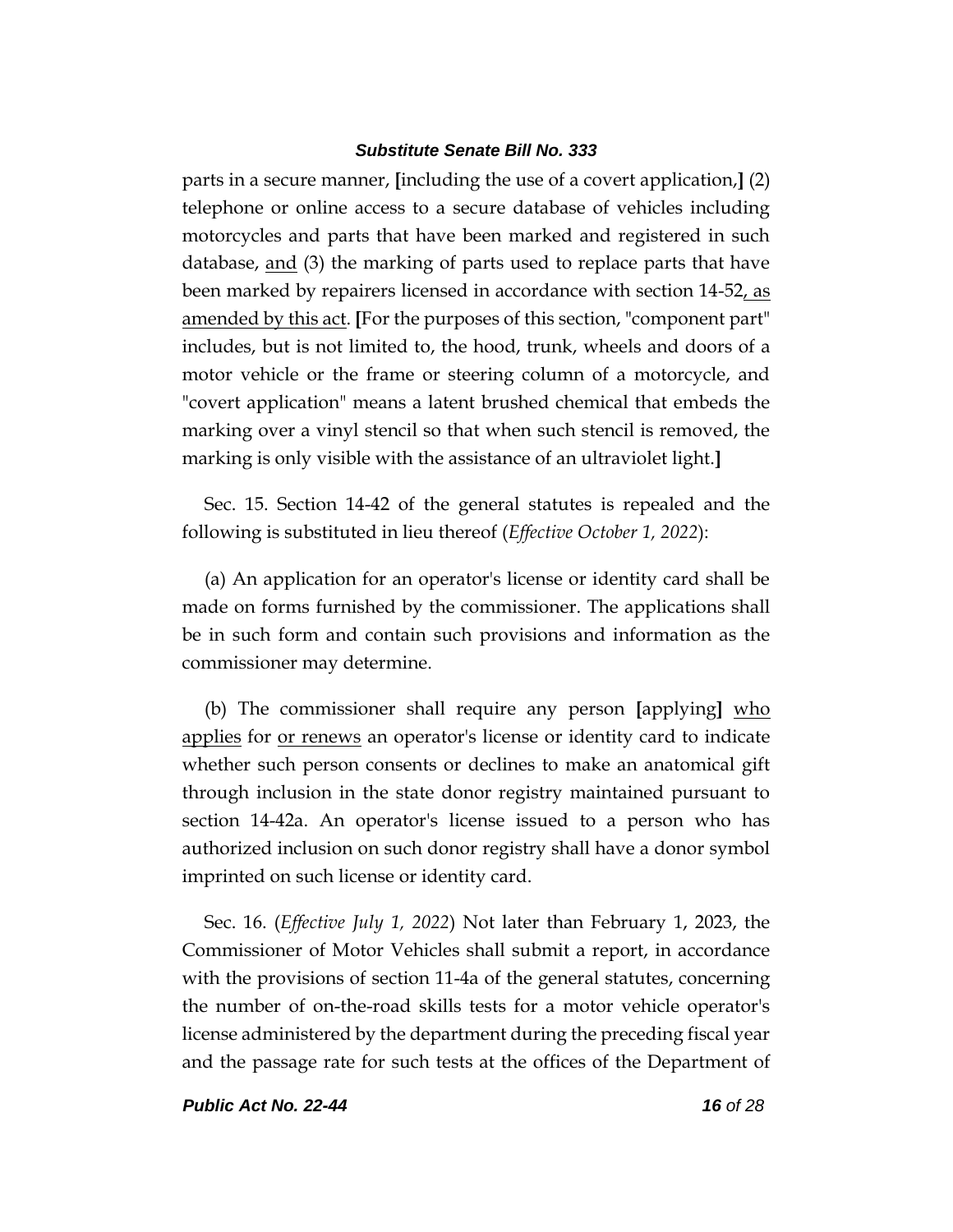Motor Vehicles and at such other locations where such tests are administered to the joint standing committee of the General Assembly having cognizance of matters relating to transportation.

Sec. 17. (*Effective July 1, 2022*) The Commissioner of Motor Vehicles shall review the laws and regulations of other states concerning the application for, and issuance and use of, removable windshield placards for persons who are blind and persons with disabilities. Not later than February 1, 2023, the commissioner shall report, in accordance with the provisions of section 11-4a of the general statutes, the results of such review and any recommendations for legislation or regulations to the joint standing committee of the General Assembly having cognizance of matters relating to transportation.

Sec. 18. Subsection (c) of section 14-80a of the general statutes is repealed and the following is substituted in lieu thereof (*Effective July 1, 2022*):

(c) The Commissioner of Motor Vehicles shall, with the advice of the Commissioner of Energy and Environmental Protection, adopt regulations, in accordance with the provisions of chapter  $54<sub>L</sub>$ establishing (1) the maximum decibel levels permissible for motor vehicles, which shall not exceed the maximum decibel levels established for motor vehicles by federal law or regulation, **[**. The Commissioner of Motor Vehicles shall establish**]** and (2) the procedure for **[**checking**]** testing maximum decibel levels. **[**The decibel level shall be measured fifty feet from the centerline of the vehicle. The Commissioner of Motor Vehicles may provide for measuring at distances closer than fifty feet from the centerline of the vehicle. In such a case, the measuring devices shall be calibrated to provide for measurements equivalent to the noise limit established by this section measured at fifty feet.**]** The commissioner shall amend such regulations to reflect industry standards and advancements in technology and shall submit the amended regulations to the standing legislative regulation review

*Public Act No. 22-44 17 of 28*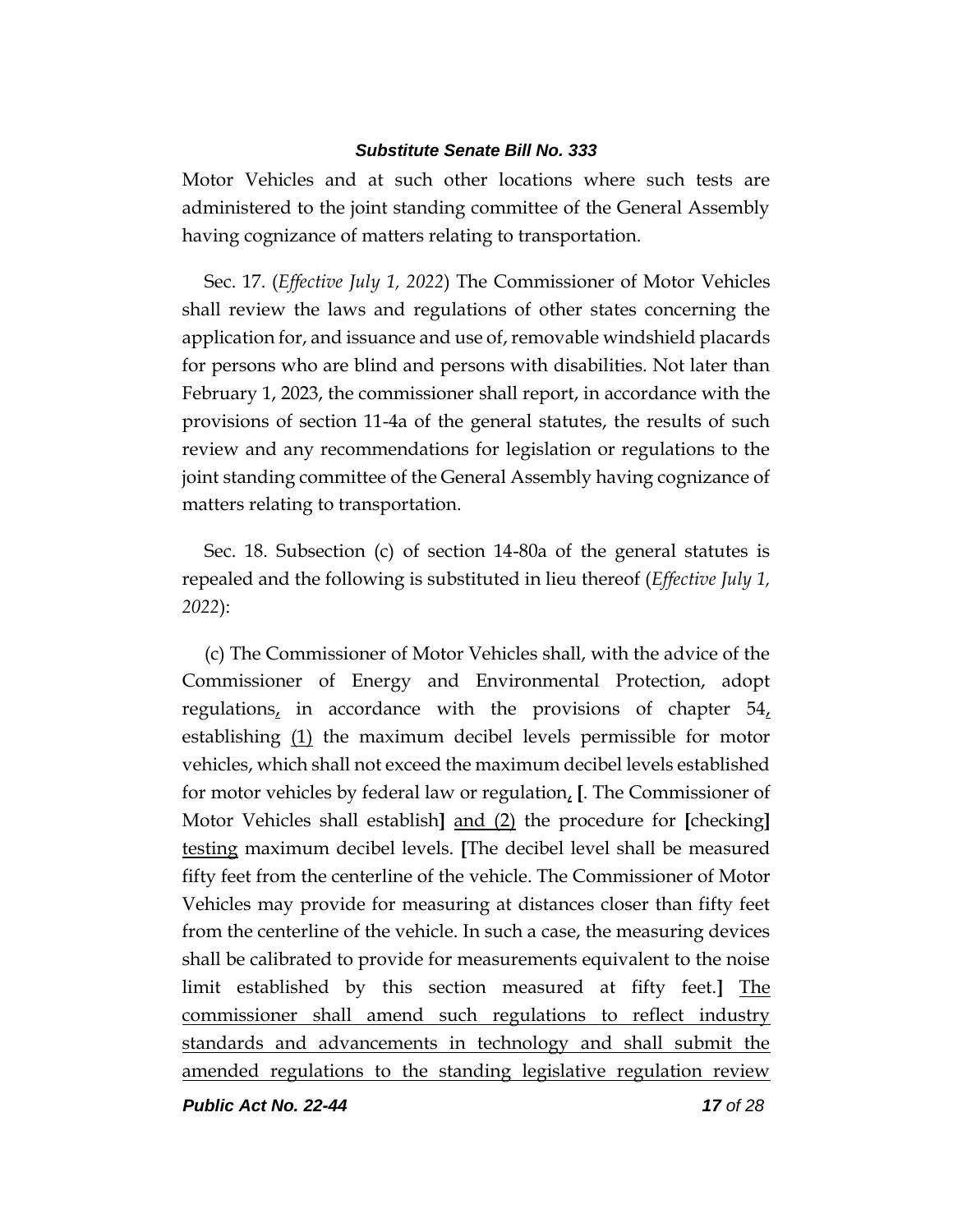#### committee under section 4-170 not later than January 1, 2024.

Sec. 19. (*Effective July 1, 2022*) Not later than January 1, 2023, the Commissioner of Motor Vehicles shall submit, in accordance with the provisions of section 11-4a of the general statutes, a plan to implement a state-wide decibel level testing program for motor vehicles and motorcycles at official emissions inspection stations, as defined in section 14-164b of the general statutes, and any recommendations for legislation and funding necessary for such implementation, to the joint standing committees of the General Assembly having cognizance of matters relating to transportation, appropriations and the budgets of state agencies and finance, revenue and bonding.

Sec. 20. Subsection (d) of section 14-279a of the general statutes is repealed and the following is substituted in lieu thereof (*Effective October 1, 2022*):

(d) A monitoring system shall be installed so as to record images of the **[**license**]** number plate **[**number**]** of a motor vehicle only, and shall not record images of the occupants of such motor vehicle or of any other persons or vehicles in the vicinity at the time the images are recorded.

Sec. 21. Subsection (b) of section 14-279b of the 2022 supplement to the general statutes is repealed and the following is substituted in lieu thereof (*Effective October 1, 2022*):

(b) As provided in subsection (b) of section 14-107, proof of the registration number of the motor vehicle therein concerned shall be prima facie evidence that the owner was the operator thereof, except that, in the case of a leased or rented motor vehicle, such proof shall be prima facie evidence that the lessee was the operator thereof. A photographic or digital still or video image that clearly shows the **[**license**]** number plate **[**number**]** of a vehicle violating section 14-279 shall be sufficient proof of the identity of such vehicle for purposes of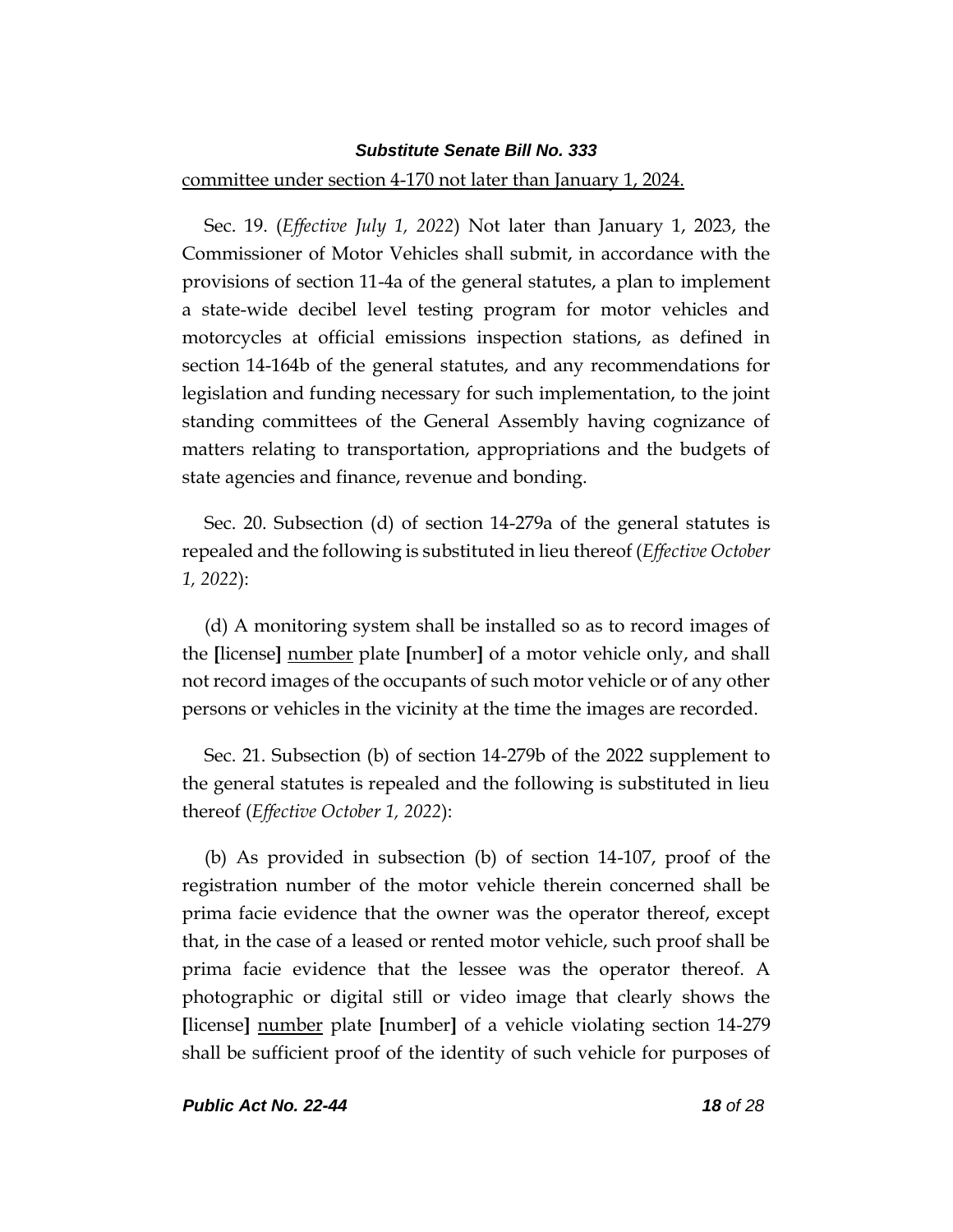subsection (b) of section 14-107.

Sec. 22. Subdivision (38) of section 14-1 of the 2022 supplement to the general statutes is repealed and the following is substituted in lieu thereof (*Effective July 1, 2022*):

(38) **[**Foreign jurisdiction"**]** "Foreign jurisdiction" means any jurisdiction other than a state of the United States;

Sec. 23. Subsection (d) of section 4-256 of the 2022 supplement to the general statutes is repealed and the following is substituted in lieu thereof (*Effective July 1, 2022*):

(d) If the department submits a project in accordance with subsection (a) of this section, the department shall at the same time transmit, in accordance with the provisions of section 11-4a, a copy of its submission to the joint standing committees of the General Assembly having cognizance of matters relating to finance, revenue and bonding, **[**and**]** appropriations and the budgets of state agencies and transportation. Said committees shall hold public hearings on any such submission.

Sec. 24. Subsection (a) of section 4-257 of the 2022 supplement to the general statutes is repealed and the following is substituted in lieu thereof (*Effective July 1, 2022*):

(a) Notwithstanding the provisions of section 4b-91 and chapter 242, the department shall, when it determines appropriate, provide for a process of prequalification for private entities seeking to enter into a public-private partnership. Any such process shall include public notice of the prequalification process and the requirements and the criteria the department will use in determining whether the private entity qualifies for prequalification. If the department has determined that such a prequalification process is appropriate for the project, the department shall allow only prequalified private entities to be a proposer. The department may charge a reasonable application fee for

*Public Act No. 22-44 19 of 28*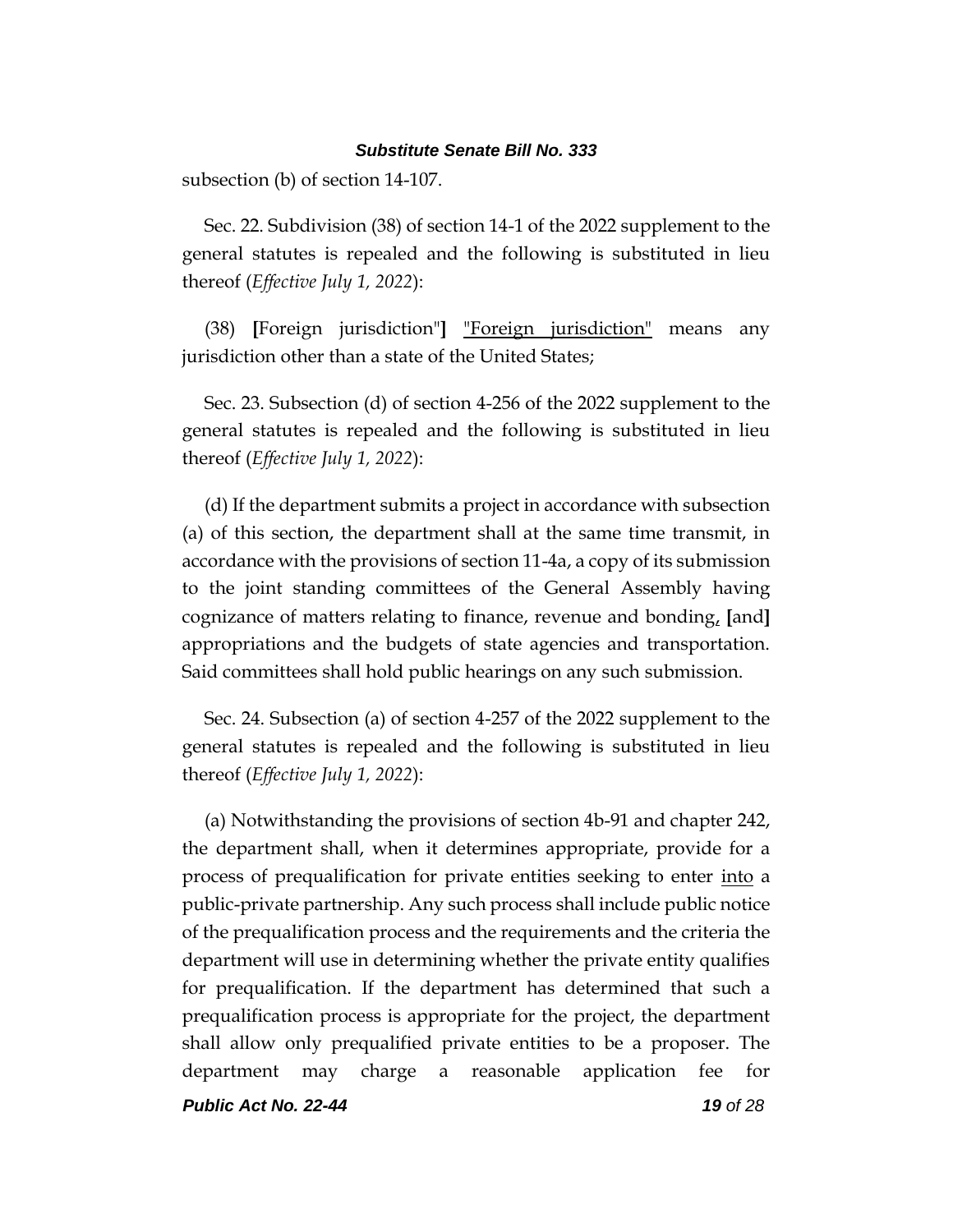prequalification.

Sec. 25. Subsection (a) of section 4-258 of the 2022 supplement to the general statutes is repealed and the following is substituted in lieu thereof (*Effective July 1, 2022*):

(a) The department shall conduct a competitive procurement process for the selection of a contractor prior to entering into a public-private partnership. The department shall use, where appropriate, in accordance with the nature and scope of the project, (1) competitive bidding, as defined in section 4e-1, or (2) competitive negotiation, as defined in section 4a-50.

Sec. 26. Subsection (b) of section 4-264 of the 2022 supplement to the general statutes is repealed and the following is substituted in lieu thereof (*Effective July 1, 2022*):

(b) For any public-private partnership, the Commissioner of Transportation shall make best efforts to perform development and inspection services using, where such employees are available, department employees and reducing, and where possible eliminating, the dependency on consultants. Any contract the department enters into with a consultant to perform development and inspection services with regards to a public-private partnership shall contain a provision that provides for training department employees in the process for bidding and managing public-private partnerships. Employees may be appointed to durational positions to reduce the need for development and inspection services to be performed by consultants. Such employees may be appointed as engineers to durational positions without examination provided such employees have met the education, knowledge and training requirements required by the job classification by the Department of Administrative Services. **[**job classification.**]**

Sec. 27. Subsection (a) of section 14-390 of the 2022 supplement to the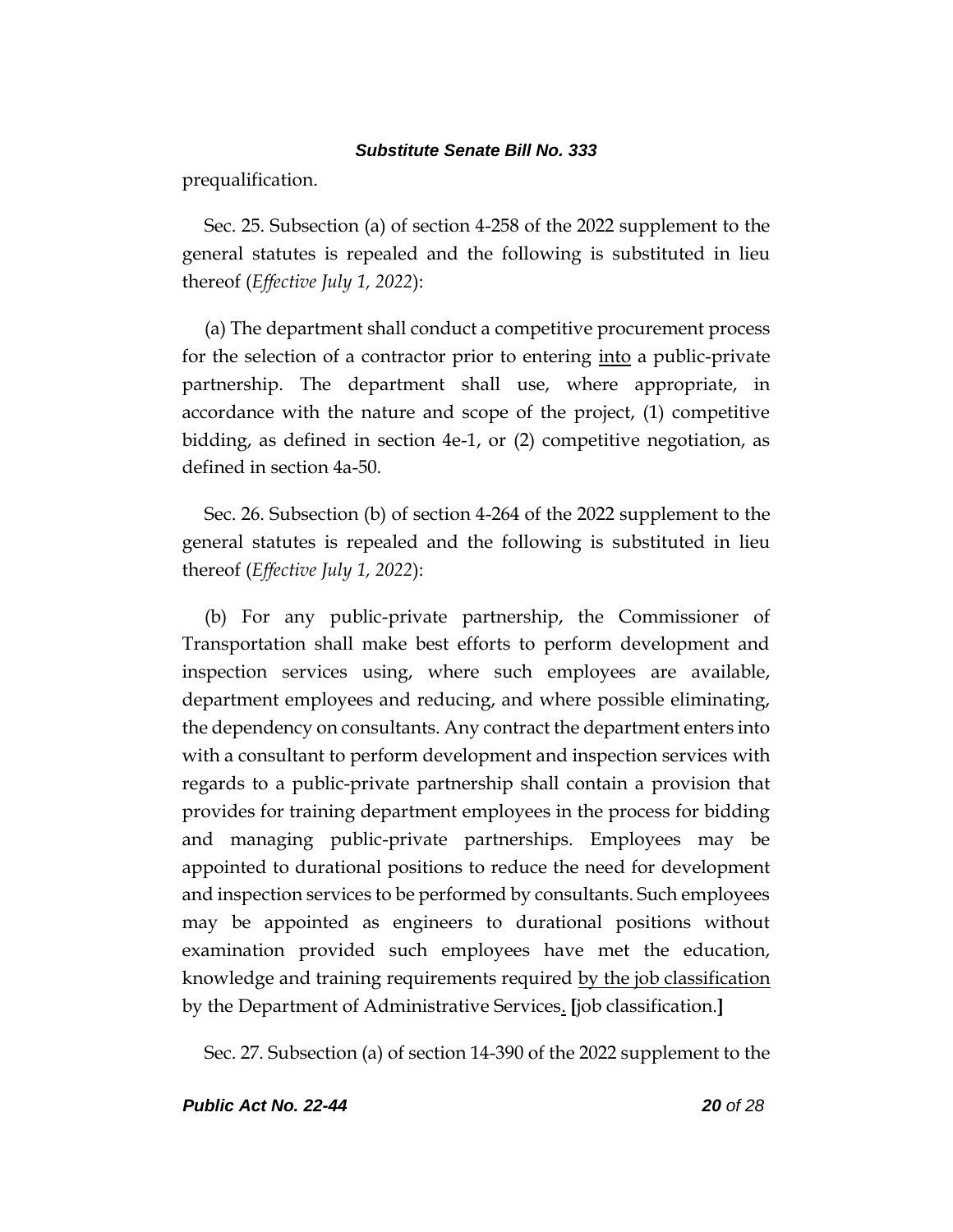general statutes is repealed and the following is substituted in lieu thereof (*Effective July 1, 2022*):

(a) Any municipality may, by ordinance, regulate the operation and use, including hours and zones of use, of snowmobiles and all-terrain vehicles in a manner not inconsistent with the provisions of this section and sections 14-379 to 14-389, inclusive, or any regulations adopted pursuant thereto, and may  $(1)$  prescribe a penalty for violation of such ordinance **[**(1)**]** in an amount not to exceed one thousand dollars for a first violation, in an amount not to exceed one thousand five hundred dollars for a second violation, and in an amount not to exceed two thousand dollars for a third or subsequent violation, and (2) **[**to**]** provide for the seizure and forfeiture to the municipality of such all-terrain vehicle for a violation of such ordinance, subject to any bona fide lien, lease or security interest in the all-terrain vehicle, including, but not limited to, a lien under section 14-66c.

Sec. 28. Subdivision (3) of subsection (c) of section 14-275 of the 2022 supplement to the general statutes is repealed and the following is substituted in lieu thereof (*Effective July 1, 2022*):

(3) Each school bus shall be equipped with emergency lighting equipment as provided by section 14-97a, with a defrosting device as provided by section 14-97, with a system of mirrors as provided in the Code of Federal Regulations Title 49, Section 571.111, as amended from time to time, or with an outside mirror as provided by section 14-99, and a system of crossover mirrors designed and mounted so as to give the driver a view of the road from the front bumper forward to a point where direct observation is possible and along the left and right sides of the bus, with a signalling device as provided by section 14-101, and with chain nonskid devices for immediate use on at least one outside or inside rear tire on each side or tires designed to prevent skidding on all rear wheels when weather and highway conditions require such use.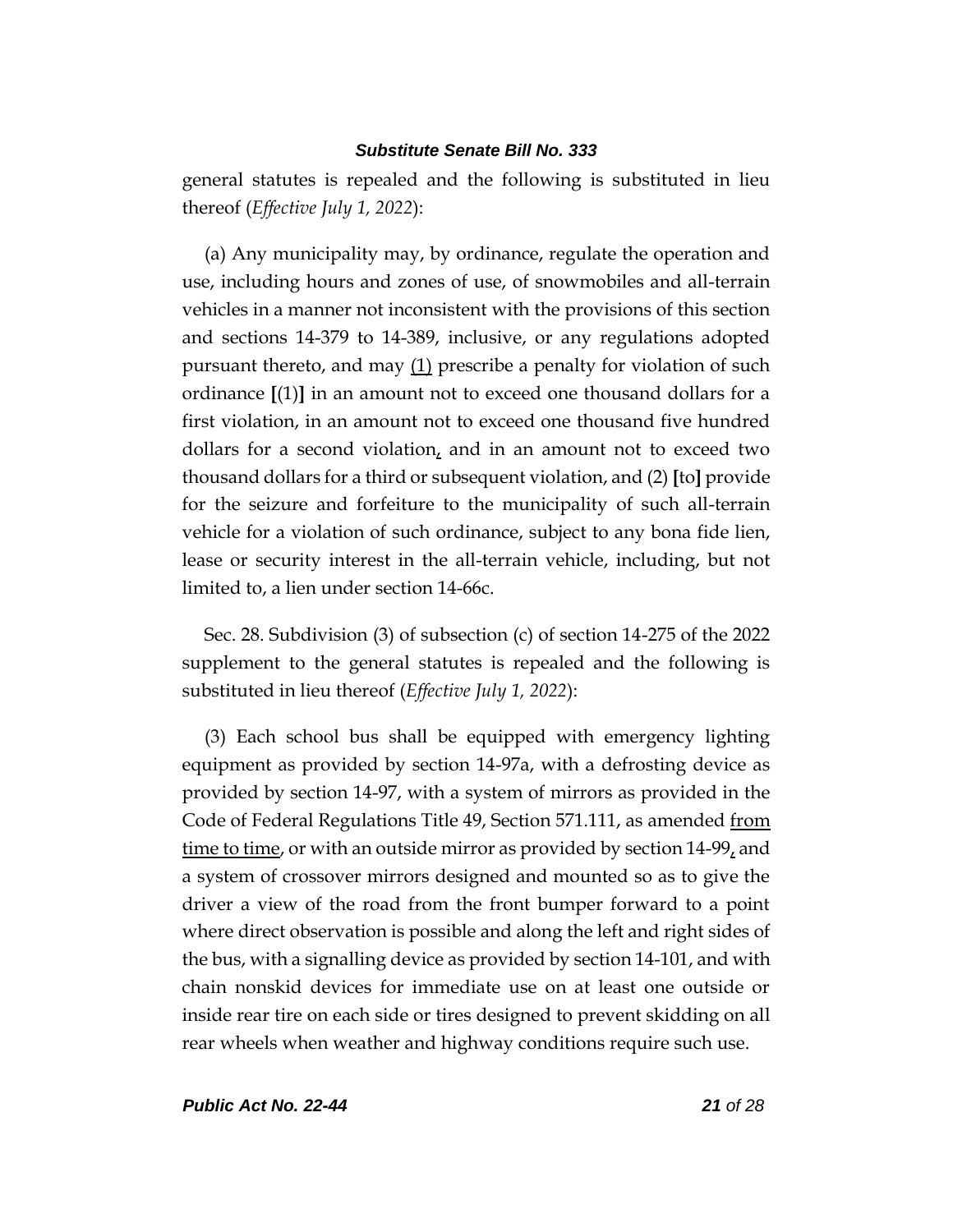Sec. 29. Subsection (a) of section 14-300i of the 2022 supplement to the general statutes is repealed and the following is substituted in lieu thereof (*Effective July 1, 2022*):

(a) As used in subsection (b) of this section, (1) "vulnerable user" means: (A) A pedestrian; (B) a highway worker; (C) a person riding or driving an animal; (D) a person riding a bicycle, an electric bicycle or an electric foot scooter; (E) a person using a skateboard, roller skates or inline skates; (F) a person operating or riding on an agricultural tractor; (G) a person using a wheelchair or motorized chair; (H) a person who is blind and such person's service animal; and (I) a person operating (i) a commercial motor vehicle equipped with a garbage compactor, a detachable container or a curbside recycling body, (ii) a tank vehicle, (iii) a vehicle authorized by the United States government to carry mail, or (iv) a vehicle **[**operated**]** authorized by an express delivery carrier service, (2) "public way" includes any state or other public highway, road, street, avenue, alley, driveway, parkway or place, under the control of the state or any political subdivision of the state, dedicated, appropriated or opened to public travel or other use, (3) "substantial bodily harm" means bodily injury that involves a temporary but substantial disfigurement, causes a temporary but substantial loss or impairment of the function of any bodily part or organ, or causes a fracture of any bodily part, and (4) "serious physical injury" has the same meaning as provided in section 53a-3.

Sec. 30. Section 14-283e of the 2022 supplement to the general statutes is repealed and the following is substituted in lieu thereof (*Effective October 1, 2022*):

(a) On and after May 1, 2022, each frozen dessert truck shall be equipped in the following manner:

(1) Signal lamps mounted at the same level and as high and as widely spaced laterally as practicable. The signal lamps shall be not less than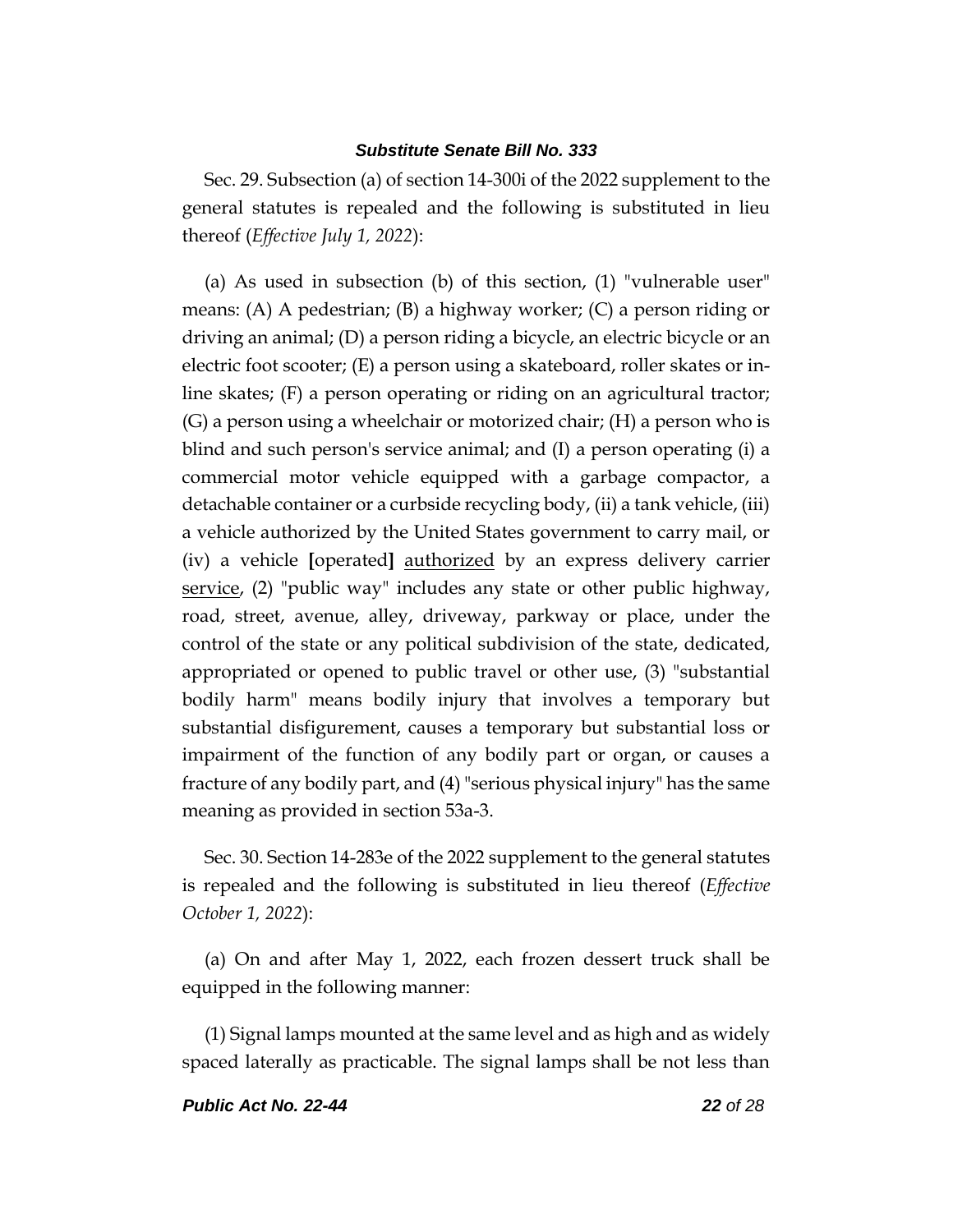five and not more than seven inches in diameter and shall display two alternately flashing red signal lights visible at a distance of not less than five hundred feet to the front and rear in normal sunlight upon a straight level highway.

(2) A stop signal arm that can be extended horizontally from the left side of the frozen dessert truck. When such arm is extended, the side of such arm nearest the truck shall be seven and one-quarter inches long and parallel to the side of the truck. The side farthest from the truck shall be eighteen inches long and parallel to the side nearest the truck. The two sides shall be eighteen inches apart creating a symmetrical, trapezoidal shape. Two alternately flashing red lights shall be located in the outside corners of the extended signal arm and such corners shall be rounded to conform with the shape of the lights. Each red light shall be not less than three and not more than five inches in diameter and visible at a distance of not less than three hundred feet to the front and rear in normal sunlight upon a straight level highway. Both sides of the signal arm shall have a red reflectorized background and the following legend: The word "STOP" shall appear in six-inch-high white letters not to exceed four inches in length in the middle of the signal arm; above the word "STOP", the phrase "IF SAFE" shall appear in two-inch-high white letters not to exceed one and three-fourths inches in length; below the word "STOP", the phrase "THEN GO" shall appear in two-inch-high white letters not to exceed one and three-fourths inches in length. The colors of the background and legend shall conform to the requirements set forth in the Manual on Uniform Traffic Control Devices for Streets and Highways published by the Federal Highway Administration, as amended from time to time. The bottom of the extended signal arm shall be approximately forty-two inches above the street.

(3) A convex mirror mounted on the front of the frozen dessert truck so the operator in a normal seating position is capable of seeing the area in front of the truck that is obscured by the hood.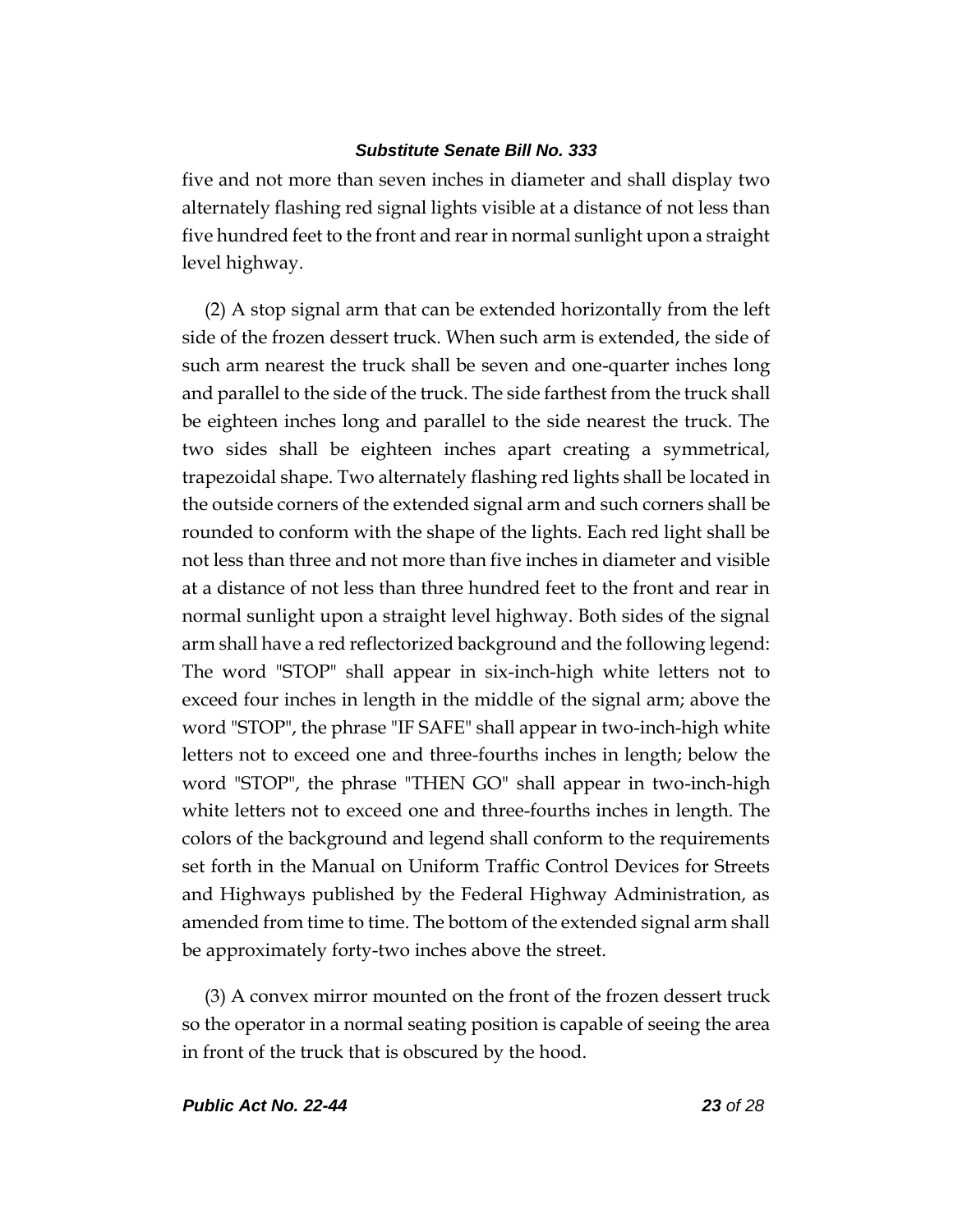(4) A front crossing arm attached to the front bumper of the frozen dessert truck hinged from the truck's right side. The bottom of the front crossing arm shall be not less than sixteen and not more than twenty inches above the street. The front crossing arm shall be made of any durable material covered with a yellow or white reflective material and shall extend in conjunction with the stop signal arm described in subdivision (2) of this subsection. When extended outward in front of the truck, the front crossing arm shall extend not less than four and not more than six feet parallel to the ground. When retracted against the front of the truck, the front crossing arm shall not extend past the width of the truck on the operator's left side.

(b) Any person who operates a frozen dessert truck without equipping such truck as required by subsection (a) of this section shall, for a first offense, be deemed to have committed an infraction, and for a subsequent offense, shall be fined not less than one hundred dollars and not more than five hundred dollars.

**[**(c) On and after September 1, 2021, and until April 30, 2022, a person operating a frozen dessert truck shall not stop or park the truck to vend to a child in any location where the child would be required to cross the highway to approach the frozen dessert truck. The provisions of this subsection shall not apply if (1) a child is physically escorted by an adult, or (2) a frozen dessert truck is equipped as required by subsection (a) of this section. Any person who operates a frozen dessert truck in violation of the provisions of this subsection shall have committed an infraction.**]**

Sec. 31. Section 14-283h of the 2022 supplement to the general statutes is repealed and the following is substituted in lieu thereof (*Effective July 1, 2022*):

Not later than July 1, 2021, the Commissioner of Motor Vehicles shall publish on the Internet web site of the Department of Motor Vehicles information concerning (1) the equipment required of a frozen dessert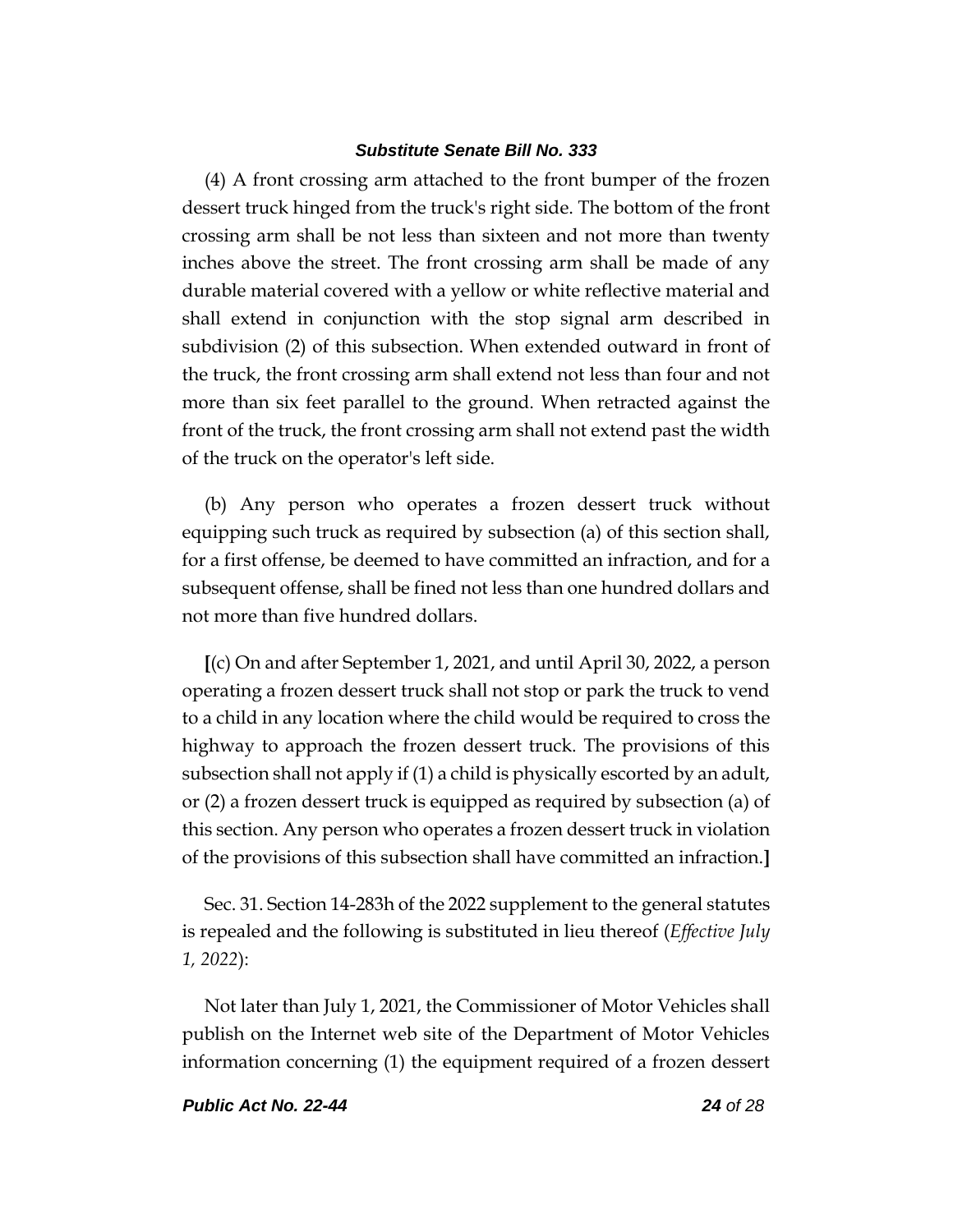truck pursuant to subsection (a) of section 14-283e, as amended by this act, and (2) the operation of and vending from a frozen dessert truck as specified in **[**subsection (c) of section 14-283e and**]** sections 14-283f and 14-283g.

Sec. 32. Subsection (a) of section 21a-51 of the 2022 supplement to the general statutes is repealed and the following is substituted in lieu thereof (*Effective July 1, 2022*):

(a) Each manufacturer of frozen desserts and frozen dessert mix for sale **[**in this state**]** shall file with the Commissioner of Consumer Protection an application for a license, upon a form prescribed by the commissioner. The application shall show the location of each plant at which frozen desserts and frozen dessert mix are to be manufactured and the name of the brand or brands, if any, under which the same are to be sold. The license period shall be for twelve months.

Sec. 33. Subsection (a) of section 13a-124a of the 2022 supplement to the general statutes is repealed and the following is substituted in lieu thereof (*Effective July 1, 2022*):

(a) As used in this section, **[**"a specific service sign"**]** "specific service sign" means a rectangular sign with the word GAS, FOOD, LODGING, CAMPING or ATTRACTION and exit directional information pertaining to the designated motorist service placed on the sign and upon which is mounted separately attached business sign panels showing the brand, symbol, trademark or name, or any combination of these, for the designated service available on a crossroad at or near an interchange or intersection.

Sec. 34. Subsections (b) to (d), inclusive, of section 14-20d of the 2022 supplement to the general statutes are repealed and the following is substituted in lieu thereof (*Effective July 1, 2022*):

(b) The Commissioner of Motor Vehicles shall, at the request of any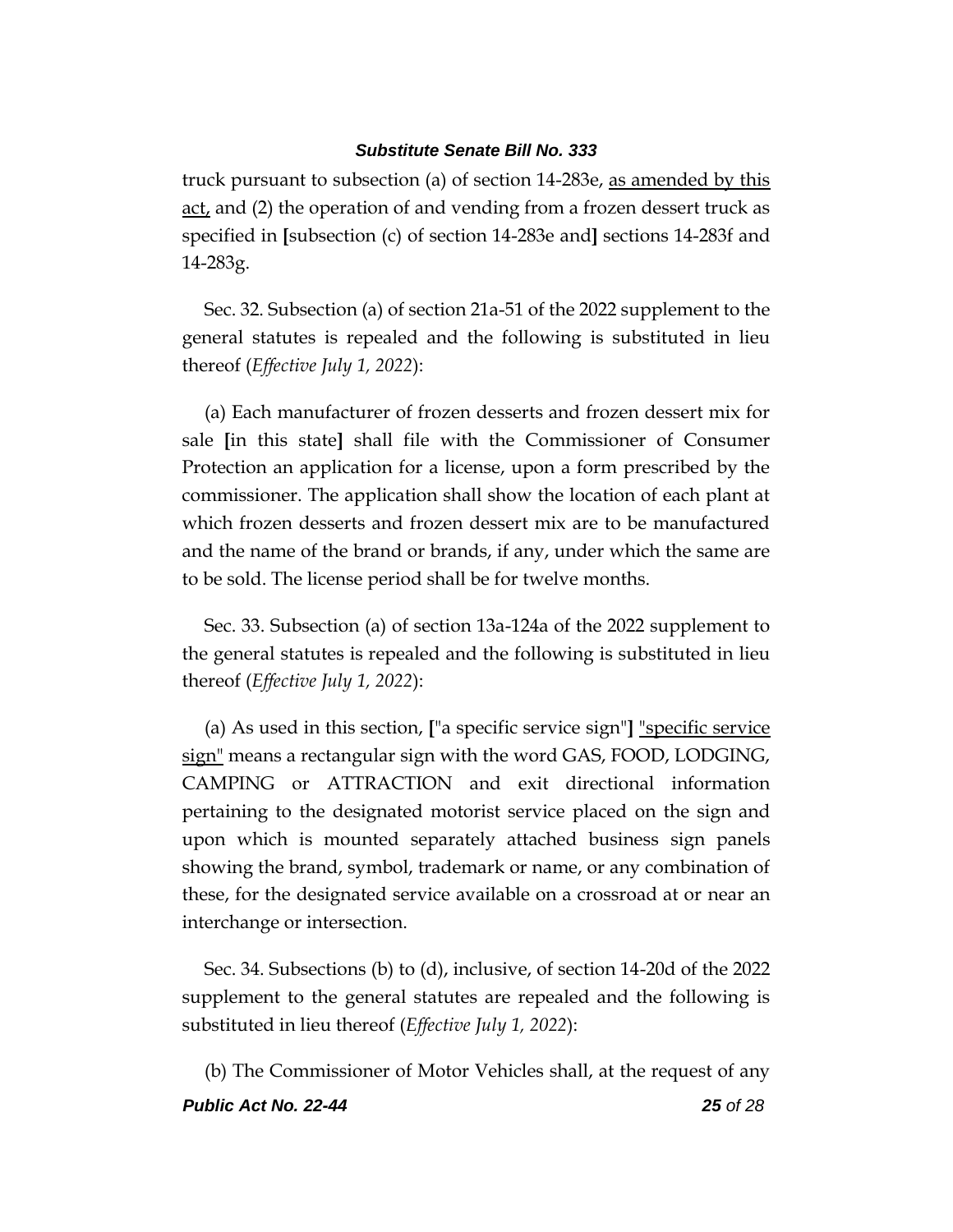veteran or member of the armed forces who received a campaign medal, issue special registration **[**marker**]** number plates to indicate service during a period of war. Such plates shall bear the words "(Name of War) Veteran" and shall be designed in consultation with the Commissioner of Veteran Affairs. The plates shall expire and be renewed as provided in section 14-22. The Commissioner of Motor Vehicles shall charge a fee for such plates, which fee shall cover the entire cost of making such plates and shall be in addition to the fee for registration of such motor vehicle. No use shall be made of such plates except as official registration **[**marker**]** number plates.

(c) A request made under subsection (b) of this section shall be accompanied by proof from the Department of Veterans Affairs that the person making a specific request served in the armed forces during such period of war.

(d) The surviving spouse of a veteran or member of the armed forces issued special registration **[**marker**]** number plates under subsection (b) of this section may retain any such plates for his or her lifetime or until such time as he or she remarries.

Sec. 35. Subsection (e) of section 13a-267 of the 2022 supplement to the general statutes is repealed and the following is substituted in lieu thereof (*Effective July 1, 2022*):

(e) Personally identifiable **[**customer**]** information shall not be deemed a public record, for purposes of the Freedom of Information Act, as defined in section 1-200.

Sec. 36. Section 14-11e of the 2022 supplement to the general statutes is repealed and the following is substituted in lieu thereof (*Effective July 1, 2022*):

On or before February 1, **[**2022**]** 2023, and annually thereafter, the Commissioner of Motor Vehicles shall submit a report, in accordance

#### *Public Act No. 22-44 26 of 28*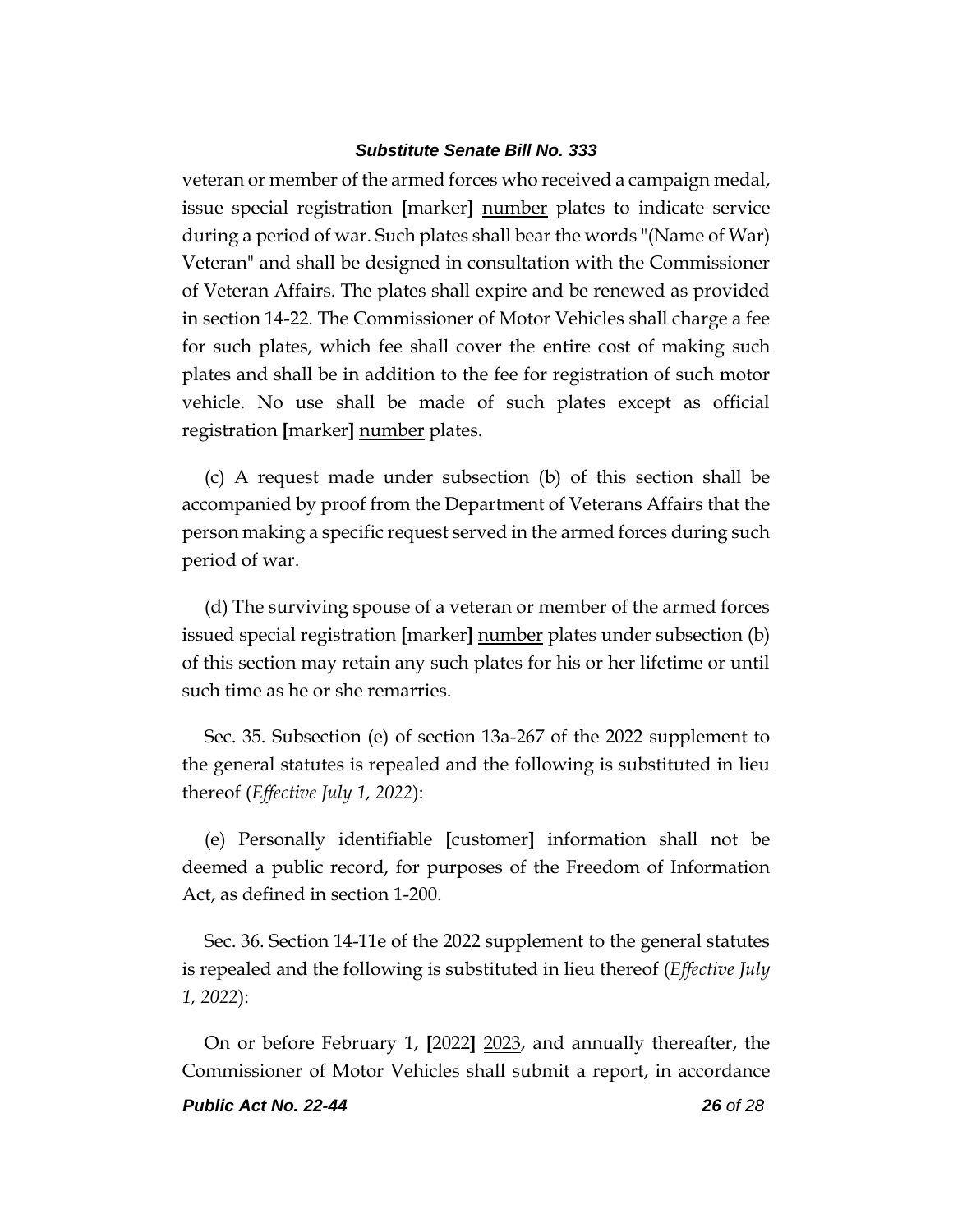with the provisions of section 11-4a, to the joint standing committee of the General Assembly having cognizance of matters relating to transportation. Such annual report shall include the following information from the preceding year: (1) The average **[**number of days between the date a person scheduled an appointment**]** amount of time a person spends at the Department of Motor Vehicles for an appointment that was scheduled on the department's Internet web site, **[**of the Department of Motor Vehicles and the date of the scheduled appointment,**]** (2) a list of the transactions that were available to be conducted by scheduling an appointment on the department's Internet web site, (3) a list of the transactions that were available to be conducted on the department's Internet web site, (4) the number of transactions conducted on the department's Internet web site, and (5) a summary of the department's efforts to increase the types of transactions available to be conducted on the department's Internet web site.

Sec. 37. Subsection (d) of section 14-164c of the 2022 supplement to the general statutes is repealed and the following is substituted in lieu thereof (*Effective July 1, 2022*):

(d) (1) No motor vehicle subject to the inspection requirements of this section shall be operated upon the highways of this state unless such vehicle has been presented for inspection in accordance with a schedule for inspection and compliance as established by the commissioner. The commissioner shall grant waivers from compliance with standards for vehicles which fail any required inspection and require an unreasonable cost of repair to bring the vehicle into compliance. The commissioner may determine compliance of a vehicle that has failed an emissions retest by means of a complete physical and functional diagnosis and inspection of the vehicle, in accordance with the provisions of 40 CFR Part 51.360, showing that no additional emissions-related repairs are needed. An extension of time, not to exceed the period of inspection frequency, may be granted to obtain needed repairs on a vehicle in the